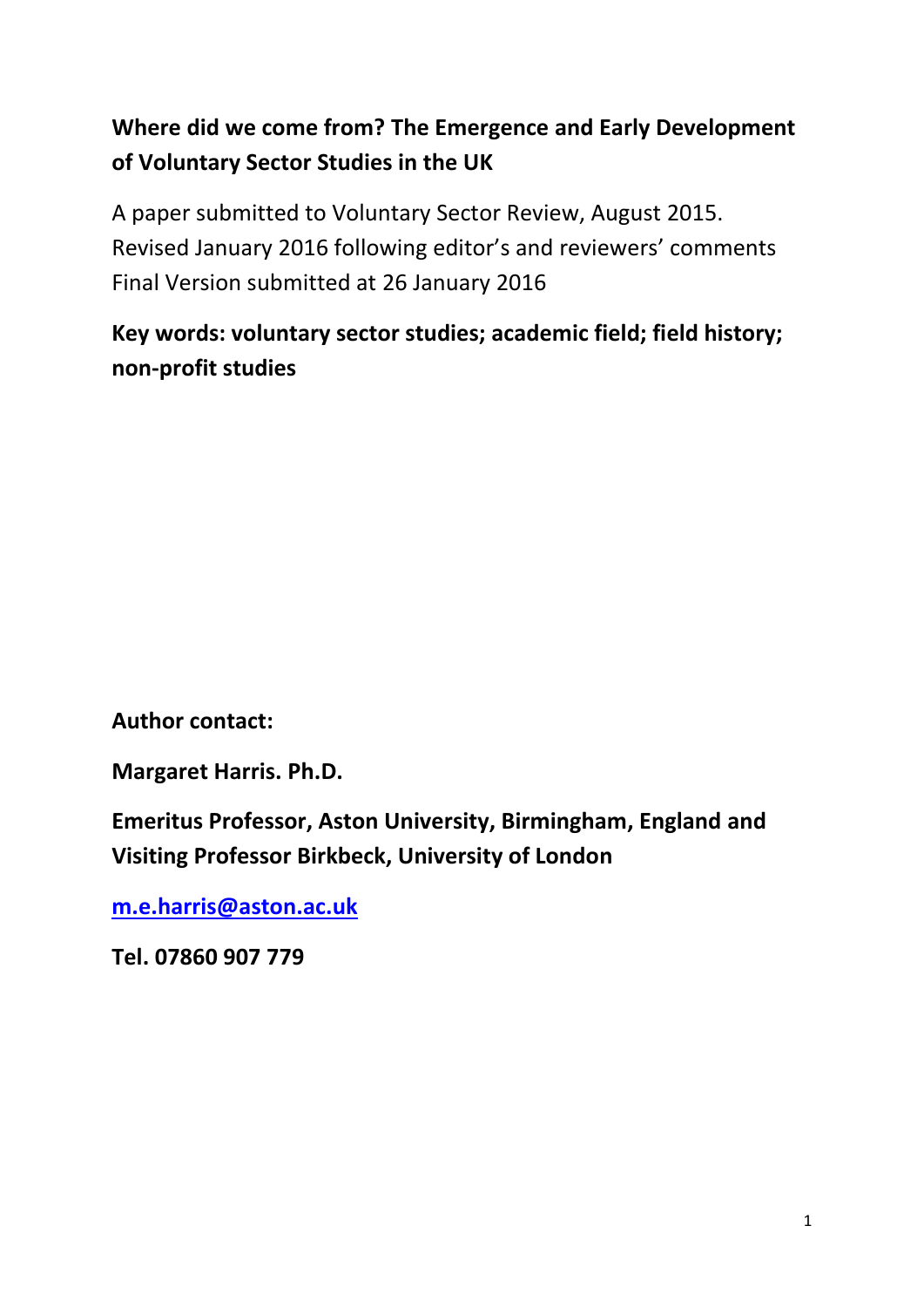# **Where did we come from? The Emergence and Early Development of Voluntary Sector Studies in the UK**

# **Abstract**

This paper considers how the field of voluntary sector studies (VSS) in the UK emerged. Drawing on published and unpublished documents as well as on semi-structured interviews with people involved in the early development of VSS, a time-line is suggested of key events. The analysis reveals both social and cognitive elements in the field's development and considers the broader policy and institutional context within which key events of the VSS field occurred.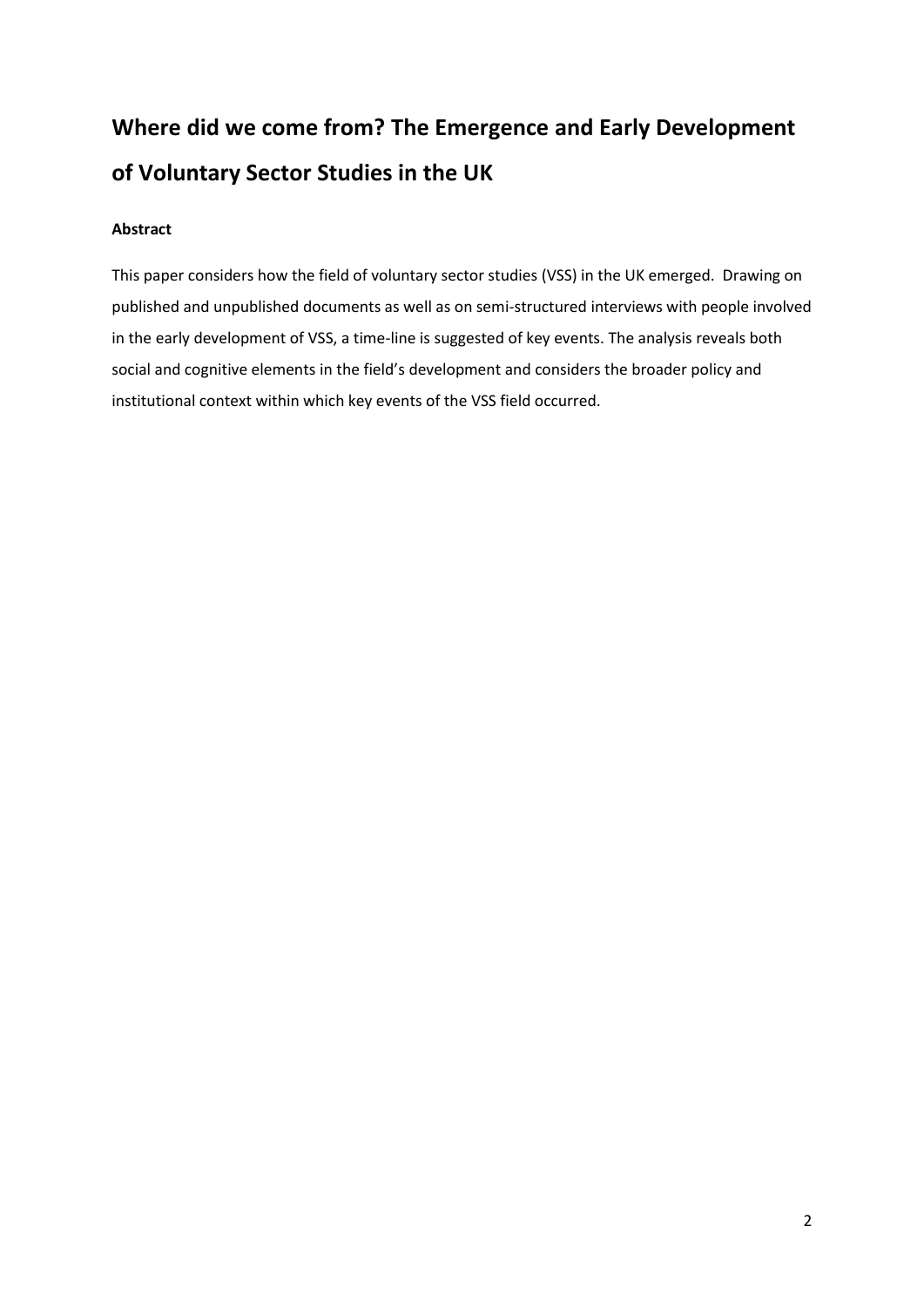#### **Introduction**

In 1995 a group of UK researchers, mostly academics, made a decision to form the 'Voluntary Sector Studies Network' (VSSN) (Halfpenny et al, 2005). Since then, VSSN has run bi-annual, well-attended day-long seminars as well as an annual conference (in partnership with NCVO, the National Council for Voluntary Organisations and IVR, the Institute for Volunteering Research). In 2010 VSSN supported the start of *Voluntary Sector Review (VSR*), this UK-based academic journal. The publication of *VSR* and the formation of VSSN (1) reflected a wish amongst researchers in the broad area of 'voluntary sector studies' (VSS) to support each other's scholarly endeavours. Although definitional debates continue, research and teaching on the voluntary ('third', 'NGO', 'nonprofit' or 'civil society') sector have become part of the UK academic landscape. Education institutions have appointed staff to specialise in the area and courses and research centres have been established.

These developments reflect recent patterns in other countries: the study of non-governmental, nonprofit-seeking organisations has expanded worldwide in the last 20 years, at least as measured by membership of scholarly associations and publication of peer-reviewed academic journals (D.H. Smith, 2013; Mendel, 2013). The developments also reflect literature about academic 'fields' which can be broadly defined as areas of special interest that develop within an established academic discipline (such as history or theology) or that cut across, or draw from, several disciplines (Becher and Trowler, 2001; Crane, 1972; Lewis, 2015; Mullins, 1973; Shapin, 1995). That literature sees collegiate social interaction around a common intellectual interest as a key signifier of field emergence.

Although 'voluntary sector studies' (VSS) can now be said to be established in the UK, it is also the case that, as in the US, the field appears to date only from the 1970s (later in other countries). Writing in 1990, Anheier and Seibel (p1) suggested that "The systematic investigation of the nonprofit sector in the United States began less than two decades ago, although of course traditional studies of charity, social welfare and cognate subjects had long existed …". This statement could be applied equally to the UK; that is, a long tradition of studies of charities and voluntary action but, until the 1970s, no sense of a group of specialist scholars with a common focus and interest constituting a 'field'. In 2001, Harris and colleagues (Harris et al, 2001) were able to summarise the substantial body of "voluntary sector research" conducted in the UK between 1978 and 1998 under five headings: how do voluntary organisations differ from other organisations?; what organisations comprise the sector?; how is the sector resourced?; why do voluntary organisations exist?; and what is the voluntary sector's relationship with other sectors?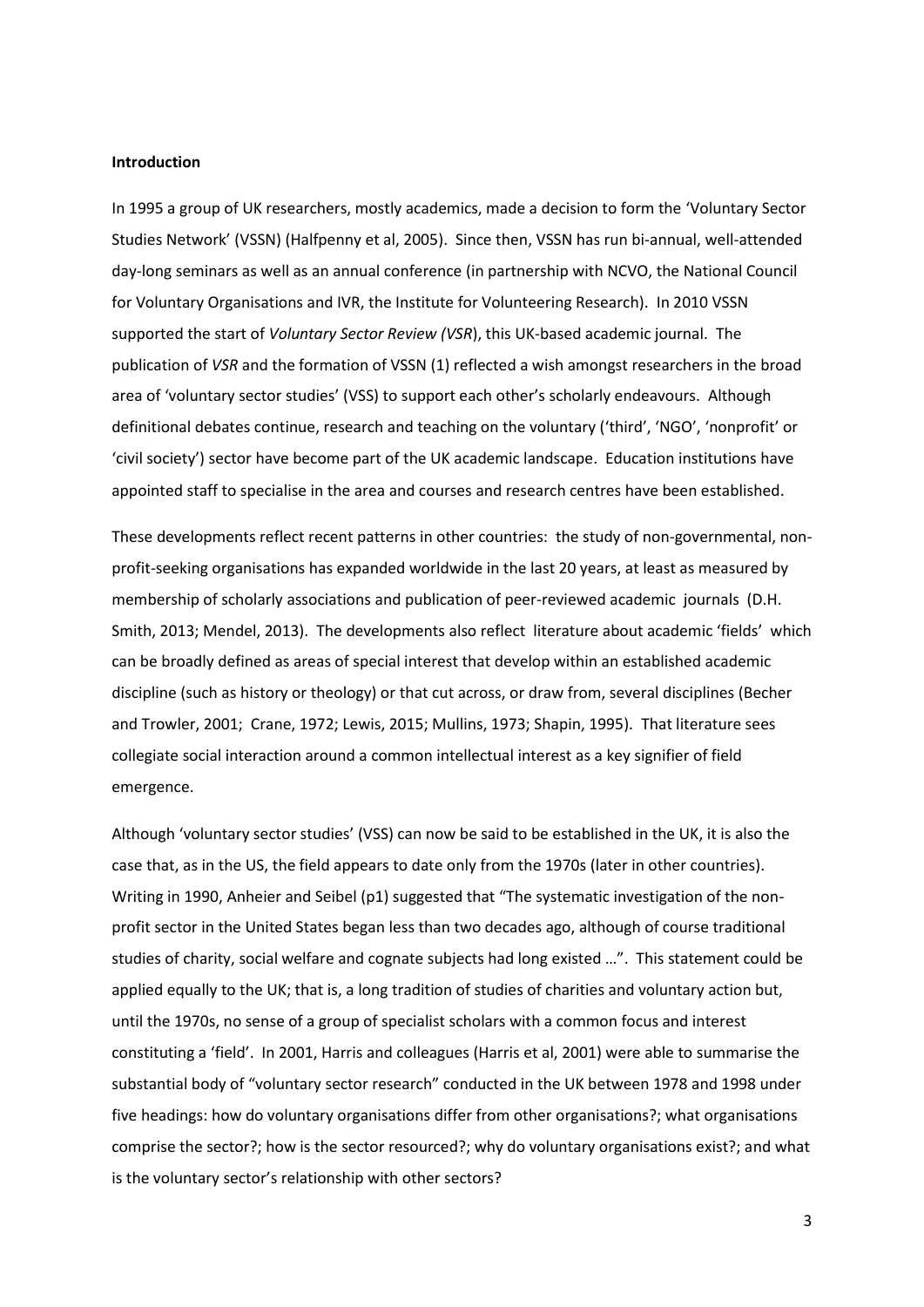The purpose of this paper then, is to record the early development of VSS in the UK. Where did we, as a collective of voluntary sector scholars, come from? What factors drove the field's emergence? In exploring these questions this paper aims to make a contribution to the history of VSS in the UK.

#### **Earlier literature on VSS in the UK**

As in the US, individual scholars have long been interested in aspects of philanthropy, charitable activity and community action but, at least until the 1970s, this was from within established academic disciplines such as history, law and political science, with little sense of common cause between scholars pursuing cognate research topics in the same or different disciplines. Alongside this, and dating from at least the late 1960s and early 1970s, there were indications that practitioners and policy makers were frustrated by the lack of information available to them about volunteering and 'voluntary organisations' (non-governmental, non-business organisations including registered charities, self-help groups and membership associations) . In fact the Aves Committee (Aves, 1969), which was funded by charitable foundations to examine the role of volunteers in social services - at that time mostly provided by local government - had to commission its own research in order to understand even the basic parameters of voluntary work and voluntary organisations at the time (2). Its report said "We are under no illusion about the wealth of study yet to be undertaken, both on some of the subject matter central to this enquiry and on other matters highly germane to it" (paragraph 13). In line with their frustration about lack of data, one of their recommendations was for the establishment of a "resource centre" (later the 'volunteer Centre' discussed below) which could collect information and conduct or commission research (Aves, 1973).

All the same, little progress was made immediately: "… despite the growth in the importance of volunteers 'on the ground' and in public policy, the basic analysis of voluntarism has only begun [in the late 1970s] to gain the momentum which might have been expected. Research continues to lag well behind the upsurge in discussion" (Webb, 1979: 11). Later in the same article (p.13) Webb, at that time a senior social policy academic, commented positively on the role of a later committee, the Wolfenden Committee (1978) (3), in commissioning research: "The Committee's first and surely its enduring contribution was to initiate a substantial body of research [on voluntary organisations]". Since the publication of Webb's piece, there have in fact been occasional attempts to review accumulated research across the UK field (e.g. Halfpenny and Reid, 2002; Harris and Billis, 1985; Leat, 1977; Selwyn, 1981). And there have been occasional suggestions for a research agenda to fill gaps in knowledge (e.g. Davis Smith, 2007; Handy, 1981; Harris, 2001c).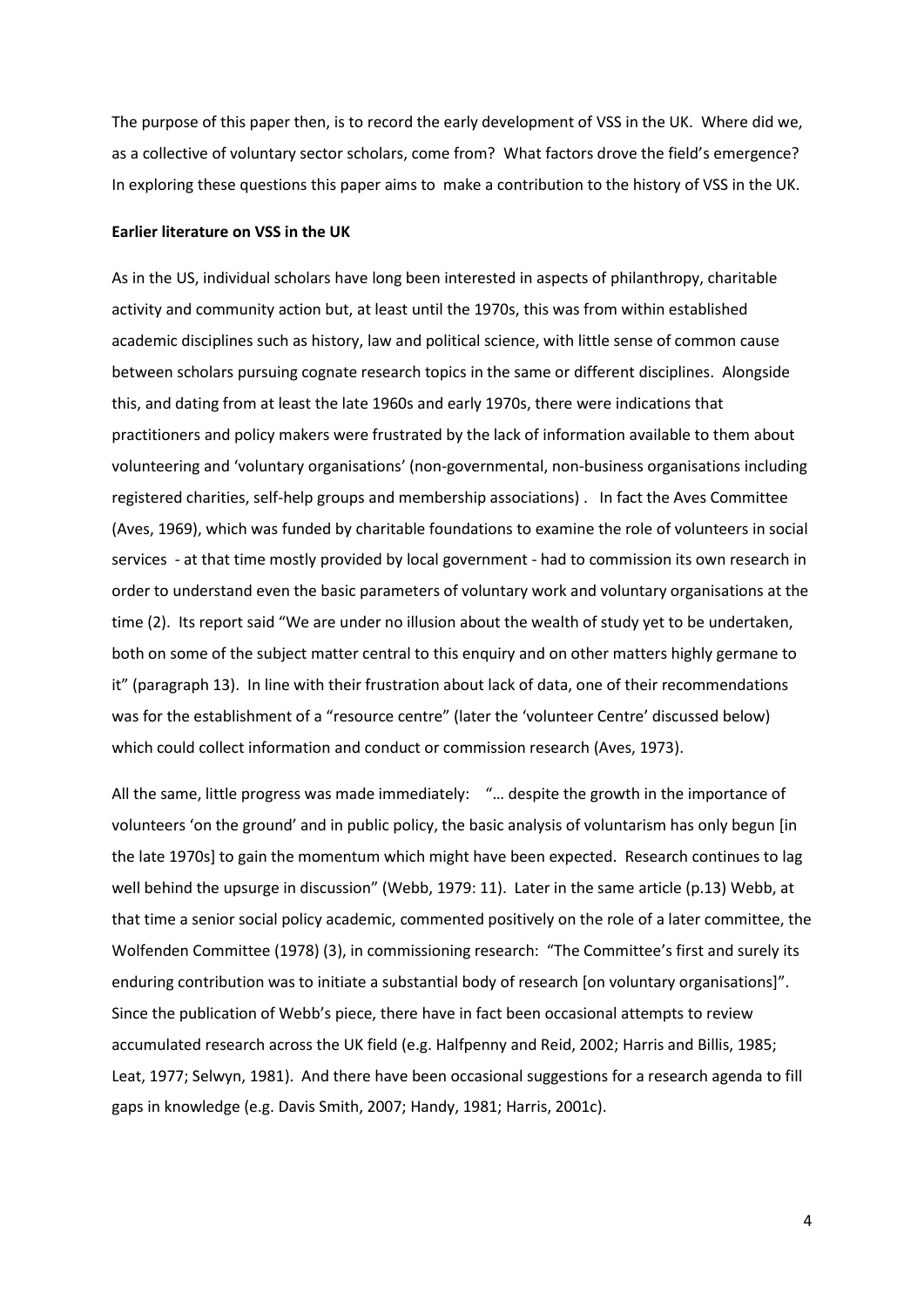As the field developed, there were also occasional critics of VSS scholars. 6 and Leat (1997), commenting on the Wolfenden Committee (1978, op cit) as well as the later Deakin Committee (1996) (4), criticised "academics and other intellectuals" for taking an uncritical and partial approach to the reports of those Committees. They argued that academics had been co-opted into the worldviews of voluntary sector infrastructure bodies, charitable foundations and other powerful institutions. Indeed, they accused VSS scholars in Britain of conniving - as Hall (1992), argued happened in the US - in the "invention" of the "sector". Another, rather different kind of critical note about the UK VSS field, and a possible explanation for its apparently slow development, was published in the (US-based) journal *Nonprofit Management and Leadership* (Palmer and Bogdanova, 2008). Regretting the demise of specialist teaching and research at the London School of Economics after a period of growth from the late 1980s, the authors argued that the income-maximising drive which had recently been imposed on British universities was a major barrier to voluntary sector teaching and research endeavour. Academics were now obliged, they argued, to limit their interests to those most lucrative for their home institutions, thus putting voluntary sector academics at a comparative disadvantage, since they mostly could not attract large research grants or high-feepaying students (5).

In spite of these occasional cautionary voices from within the UK, references by international authors suggest that UK voluntary sector scholarship has for some time been seen from abroad as well established and a key part of a global network of field scholars (eg Gidron, 2002; D.H.Smith, 2013; S.R. Smith, 2013). The study reported in the remainder of this paper aims to expand on these varied and limited published analyses about the development of VSS research in the UK.

#### **Study Approach**

I have been actively involved in the development of the VSS field since 1981 when – following a spell as a practitioner in a voluntary organisation – I was employed as a Research Officer at Brunel University; collaborating with David Billis on the development of PORTVAC (Programme of Research and Training on Voluntary Action established in 1978) and on the UK's first specialist postgraduate degree for voluntary sector practitioners (Billis and Harris, 1996; Harris, 2001a). Thus I am myself part of the story of the emergence of VSS in the UK and my involvement in the early history of VSS reflects methodological debates about the 'role of the self' in voluntary sector research (Harris, 2001b). I hope that by fully declaring my own position, I will enable readers to appraise the analysis presented below with an appropriately critical eye. I hope also that the advantages of being an 'insider' (in terms of facilitating access to records and informants) have, in this case, balanced out the limitations presented by my insider status.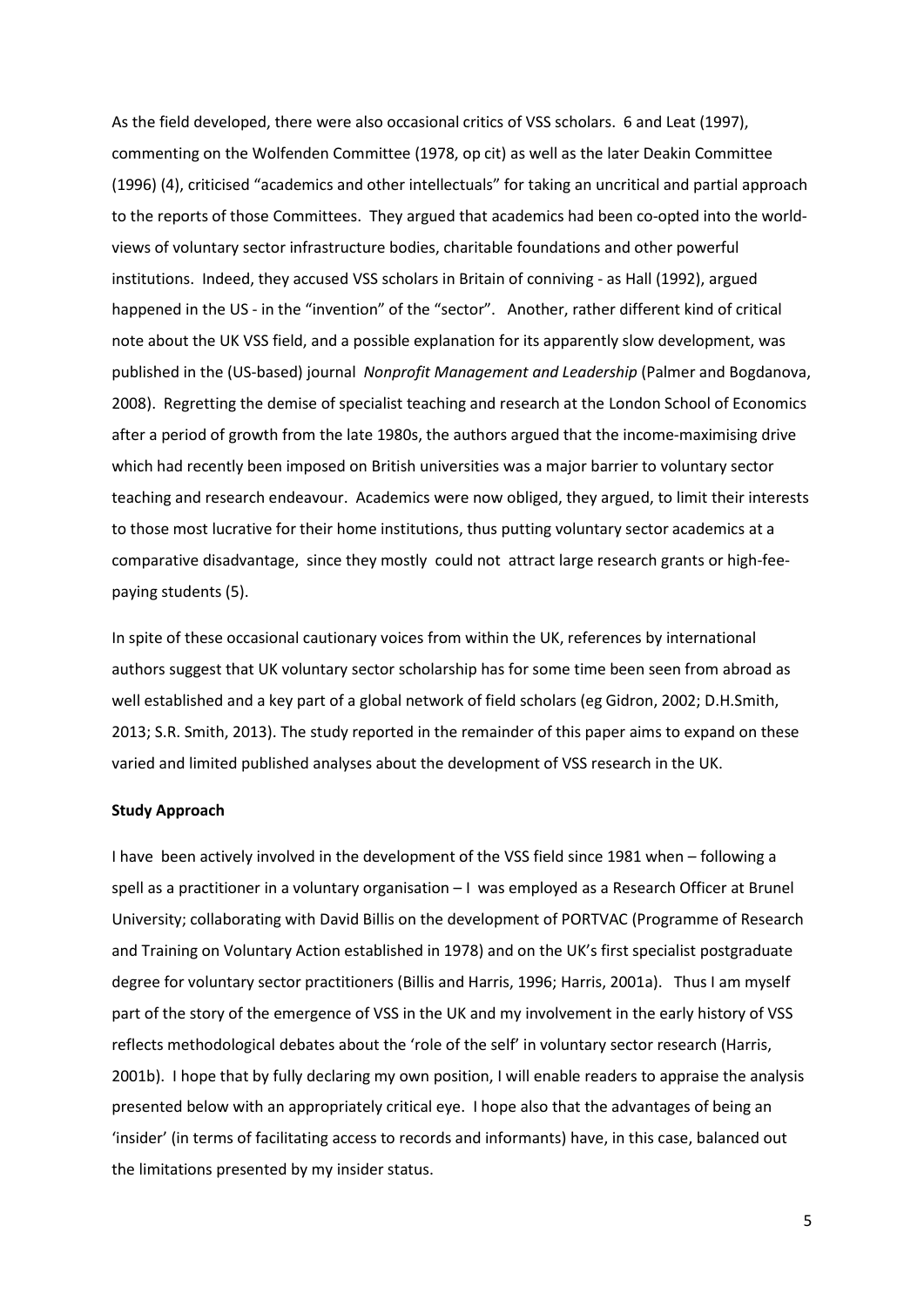Two main approaches to data collection were employed for this study. One was examination of documentary evidence relating to the voluntary sector studies field (as distinct from documents relating to voluntary organisations and volunteering). In addition to the customary search for published and unpublished relevant literature, I accessed the archives of relevant institutions and projects in so far as they were available and photographed relevant documents. Potentially useful archives were identified during the literature review and interviews. In several cases it seemed from catalogue searches and personal enquiries that documents which would have been germane to this study (that is, those relevant to the scholarly field's emergence and development rather than records relating to individual charities or voluntary organisations) had never been archived or that their location was unknown.

A second data source was twelve semi-structured interviews with people who were involved with the field's establishment and/or early development. The aim of the interviews was to fill gaps in the historical narrative provided by the documents search; to provide a cross-check between different sources of data on matters of fact; and to provide a range of perspectives on the emergence and early development of the field - perspectives additional to those provided in written sources.

This approach of collecting data through both documents and interviews was intended to provide information on matters of fact (eg the founding dates of relevant organisations) as well as perspectives from a range of sources on matters of recollection and personal experience. The two data collection procedures were conducted in parallel and informed one another. For example some interviewees suggested locations of possibly relevant archives and some interviewees were themselves approached because the literature and documentary searches suggested they might be appropriate key informants for the study.

At the start of this study I had short, exploratory conversations with three senior academics ('senior' in both senses of the term) to explain the aim of the study and to seek suggestions about people to be interviewed. Using these informal soundings, as well as a preliminary review of literature on academic fields (e.g. Becher and Trowler, 2001; Crane, 1972; Mullins, 1973; Shapin, 1995), a semistructured interview schedule was drawn up. Interviews were then conducted with three further academics, all now retired, who have published extensively on voluntary sector matters and whose work is widely cited by VSS scholars in the UK and internationally. These first three interviews provided the starting point for a snowball approach to identifying further interviewees; people who were thought by their peers to have played key roles in the emergence of VSS in the UK. As people were identified, they were traced and asked to agree to a face to face interview. The process was terminated after the twelfth such interview as no new names of potential key informants with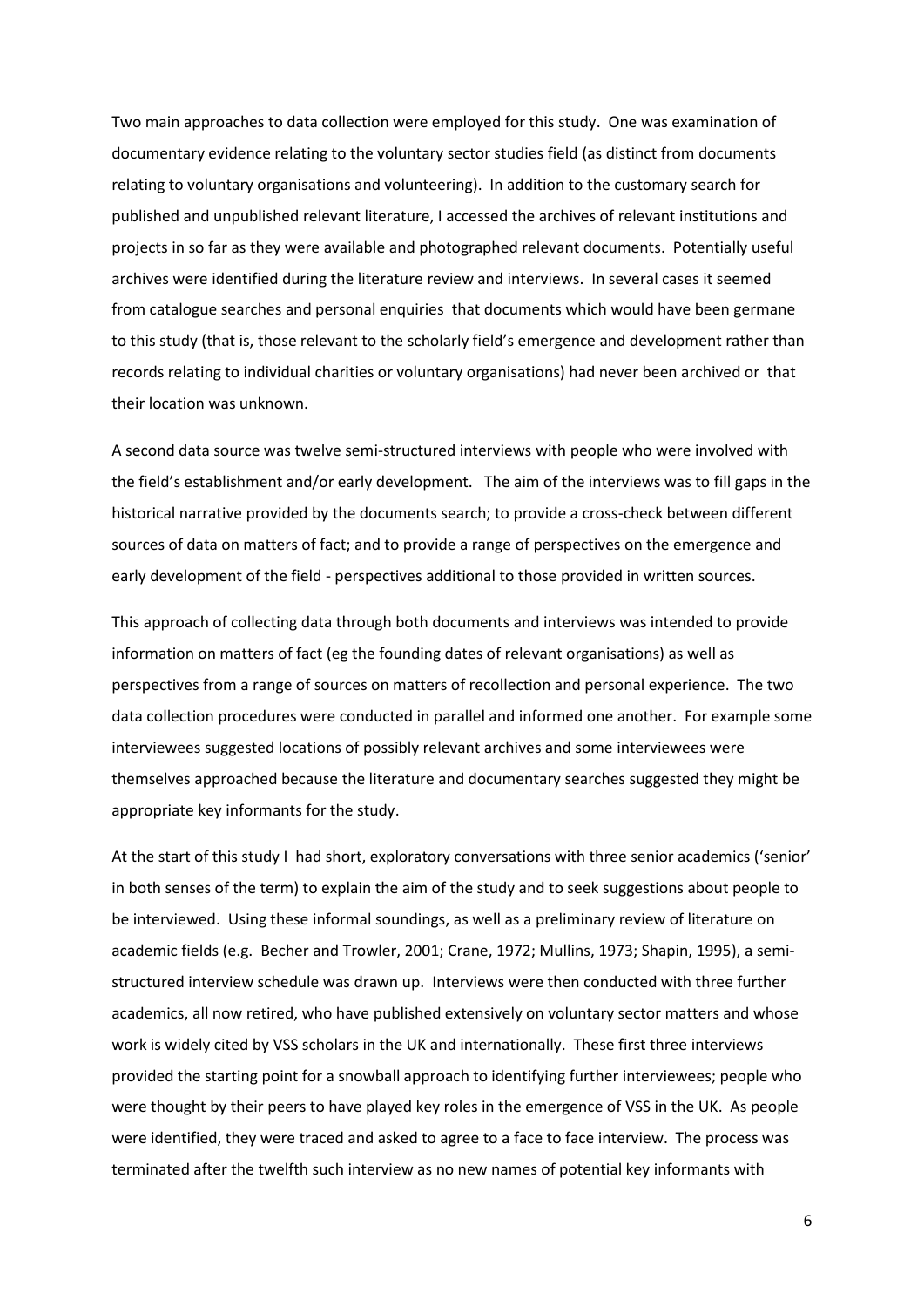potentially different perspectives were being identified. Given the topic being researched and the limited number of actors associated with the field in its earliest years, this number of interviewees seemed to be an acceptable response to the saturation sampling approach taken (Crouch and McKenzie, 2006).

Interviews took place between December 2013 and October 2014. All interviewees were promised anonymity so viewpoints are not attributed in this paper; but all interviewees also agreed to be listed and acknowledged by name in publications (see Appendix). Three interviewees were women and nine were men. Seven were first involved in voluntary sector research in the 1970s or before; the remainder in the 1980s. The interviewees included not only researchers based in universities and sector infrastructure bodies, but also people involved in supporting research on charities and voluntary organisations. Eight of the twelve had been involved in voluntary action, community activism and/or political advocacy prior to becoming involved in VSS.

Interviewees were asked to comment on: how they became involved with 'voluntary sector studies'; the idea of a voluntary sector studies 'field'; and their perceptions of key people, events and institutions in the early development of the field. Many interviewees suggested published and unpublished documents which they felt had contributed to, or recorded, field development. Some also provided their own written accounts of their career trajectories.

Draft notes were returned to interviewees for modification and additions. Publications suggested as being relevant by interviewees were sourced and then incorporated into the literature review (above) or into the historical timeline (below) as appropriate. Archived documents were traced and relevant material photographed. This material was used to develop the literature review and a timeline as well as to supplement interview data. Finally, individuals who were thought to have access to particular documents of relevance or who might provide details of particular events were contacted.

#### **Study Findings**

## **1. A Tentative Timeline**

Using the results of the document search as well as information offered by interviewees and other contacts (Appendix), a timeline of key points in the emergence of the VSS field in the UK (up to the early 1990s) was constructed (Figure, left hand column). Most interviewees saw key developments as having been closely tied to contemporary institutional and policy events (Figure, right hand column). Thus the Figure presents (on the left) points arising from the document review or interviews as being key milestones in the early development of the field (roughly up to the time of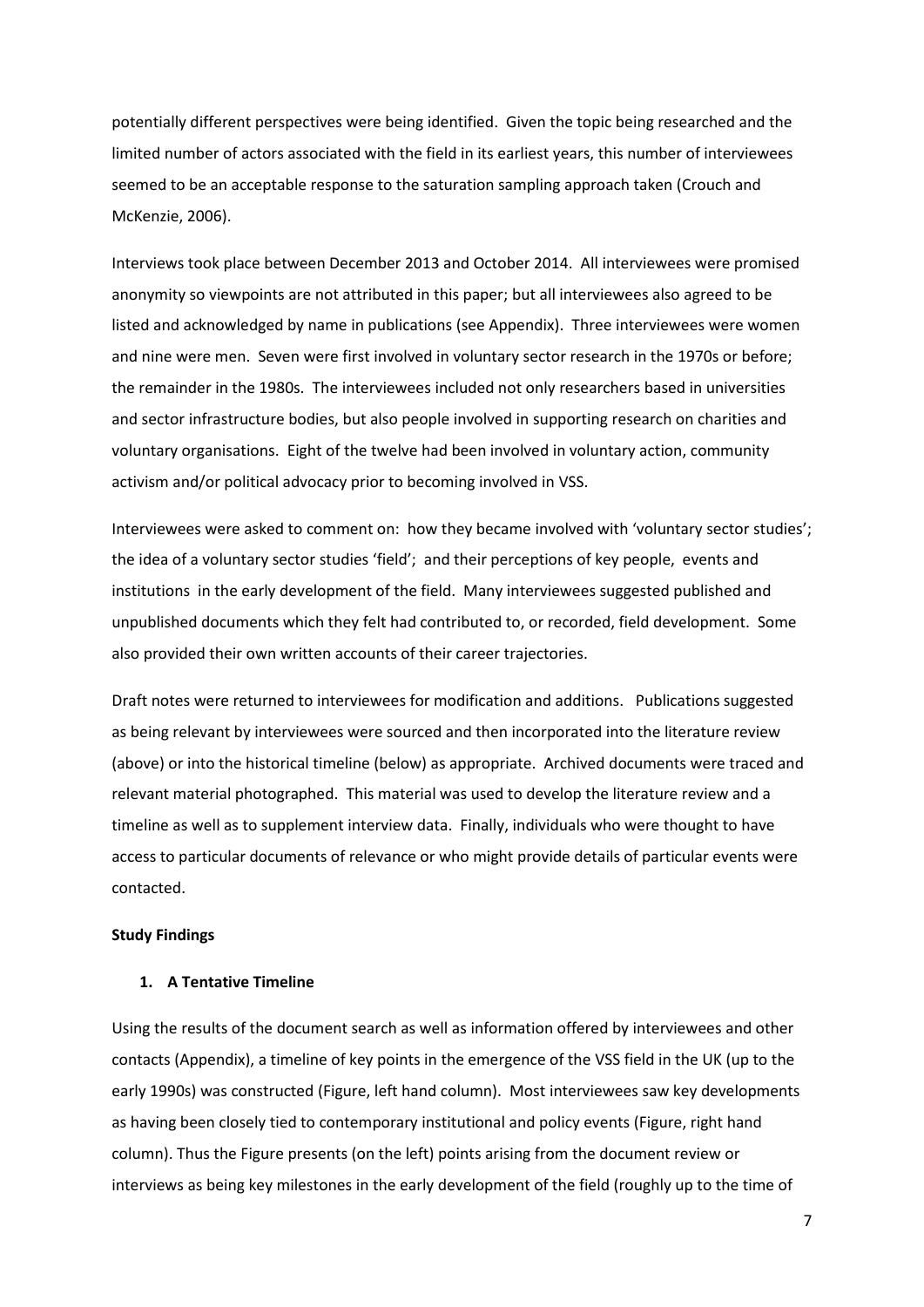the establishment of VSSN in the 1990s). The right hand column refers to other events or trends which were roughly contemporaneous and possibly linked in some way to events listed in the left hand column. Where interviewees or documents specifically linked VSS events with other contextual events, the two are shown in the same horizontal plane (without judgement about whether they were causally linked).

Neither column is necessarily comprehensive and the Figure should be seen as a first attempt to build a historic record of the emergence and early development of VSS in the UK. Yet it is a record which moves beyond listing key events and acknowledges the ways in which those events were likely driven by, and in turn drove, other factors in their policy and institutional environment (di Maggio and Powell, 1983) (6).

#### [Insert Figure about here]

Interviewees not only provided information about dates and events in the early development of VSS in the UK, they also added texture to bare facts through their perceptions of both cognitive and social elements (Becher and Trowler, 2001) in the early development of the field. These interview data are presented in the next subsections with brief illustrative quotes shown in italics.

#### **2. Cognitive and Social Constituents of VSS in the UK**

All interviewees recognised not only the general concept of an 'academic field' or a 'field

of studies', but also the idea of 'voluntary sector studies' (or something with a similar name):

"*The idea of a voluntary sector studies field resonates with me. There is a specialist field of study"* and *"I had a sense of colleagues who were interested in the same broad research area as me."*

Interviewees thought that participation in voluntary sector-themed seminars and conferences *("an iterative process of meeting each other")* was the most important indicator of field 'membership' . Participating in specific historical events was often crucial for a sense of belonging. Three such events were mentioned by several interviewees.

- 1. The formation of ARVAC (Association for Research in the Voluntary and Community Sector) in 1976 (7). This was thought to have *"started the feeling of community between researchers".*
- 2. The 1990 Conference of the US-based association AVAS (Association of Voluntary Action Scholars, later ARNOVA, (Association for Research on Nonprofit Organizations and Voluntary Action) , hosted by the Centre for Voluntary Organisation at the London School of Economics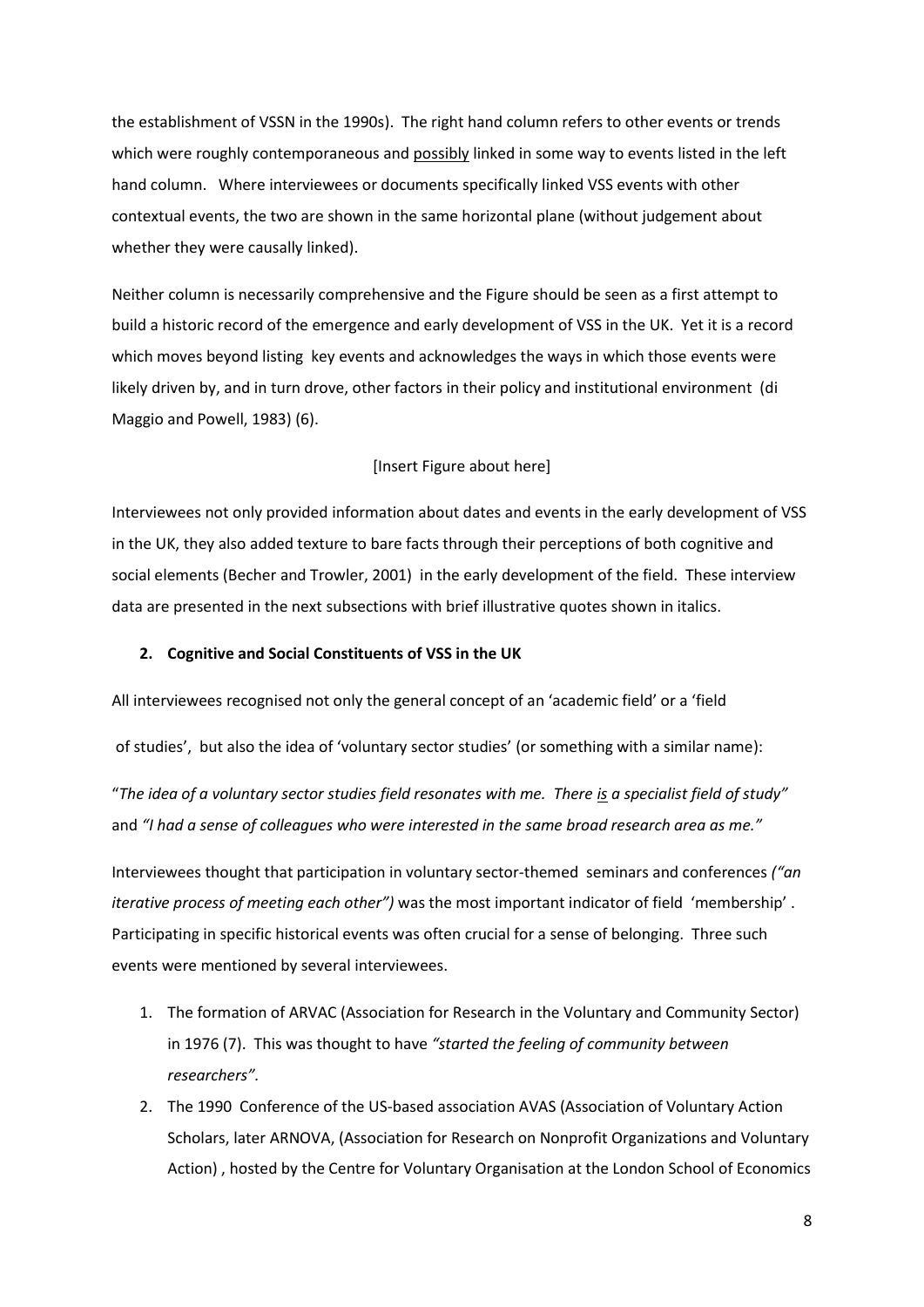This was said to have been *"important in bringing together UK researchers"* and in *"opening up a new dialogue"*.

3. The meetings held 1993-5 at the London School of Economics of a seminar series "Challenges for Voluntary Agencies in a Changing Social Policy Environment" funded by the ESRC (Economic and Social Research Council). These were said to have been important " *… in giving an opportunity to follow through particular themes systematically"* They culminated in a group decision to form the Voluntary Sector Studies Network .

Interviewees differed in their perceptions of how long they themselves had been part of the field. Some thought of themselves and others as having devoted most of their careers to research and teaching around the voluntary sector; while some were active in the field for relatively short periods, e.g. *"I moved in and I moved away from looking at the sector as my primary focus ...".* Such 'visitors' entered the field from (and later returned to) a 'home' discipline (e.g. economics, sociology, history or law) or an adjacent academic field (e.g. social policy or public administration). The visitor point also applied to employees of voluntary sector infrastructure organisations whose involvement in the field was bounded by their time in relevant posts.

There were also thought to be some scholars whose work was respected by voluntary sector scholars but who did not apparently see themselves as part of the field. This was often thought to reflect disciplinary rivalries; for example: "*Politics academics … tend to think that civil society is a topic and theoretical domain which belongs exclusively to their discipline- though they have produced interesting and relevant [to the voluntary sector field] studies."* In short a picture emerged of the VSS field as one whose existence was widely recognised but one that was understood to have "*grown from different directions."*

Several interviewees thought that the most committed participants in the VSS field were those who had empathy with the voluntary sector and volunteering, not simply as a topic of study but because they had had relevant personal experience - of being a recipient of sector services, as an active member of a voluntary organisation, or as a long-term volunteer or sector employee. Such experiences piqued their curiosity about the role and function of volunteering and voluntary organisations and made them *"gravitate to people who have done it and understand it".*

For some, participation in the field was seen as serving a social function beyond collegiate networking - keeping up the morale of those engaged in a minority area of study. This collegiality was especially valued as the field initially emerged. In the post-World War II period, until at least the late 1970s, academics concerned with provision of public services largely ignored services provided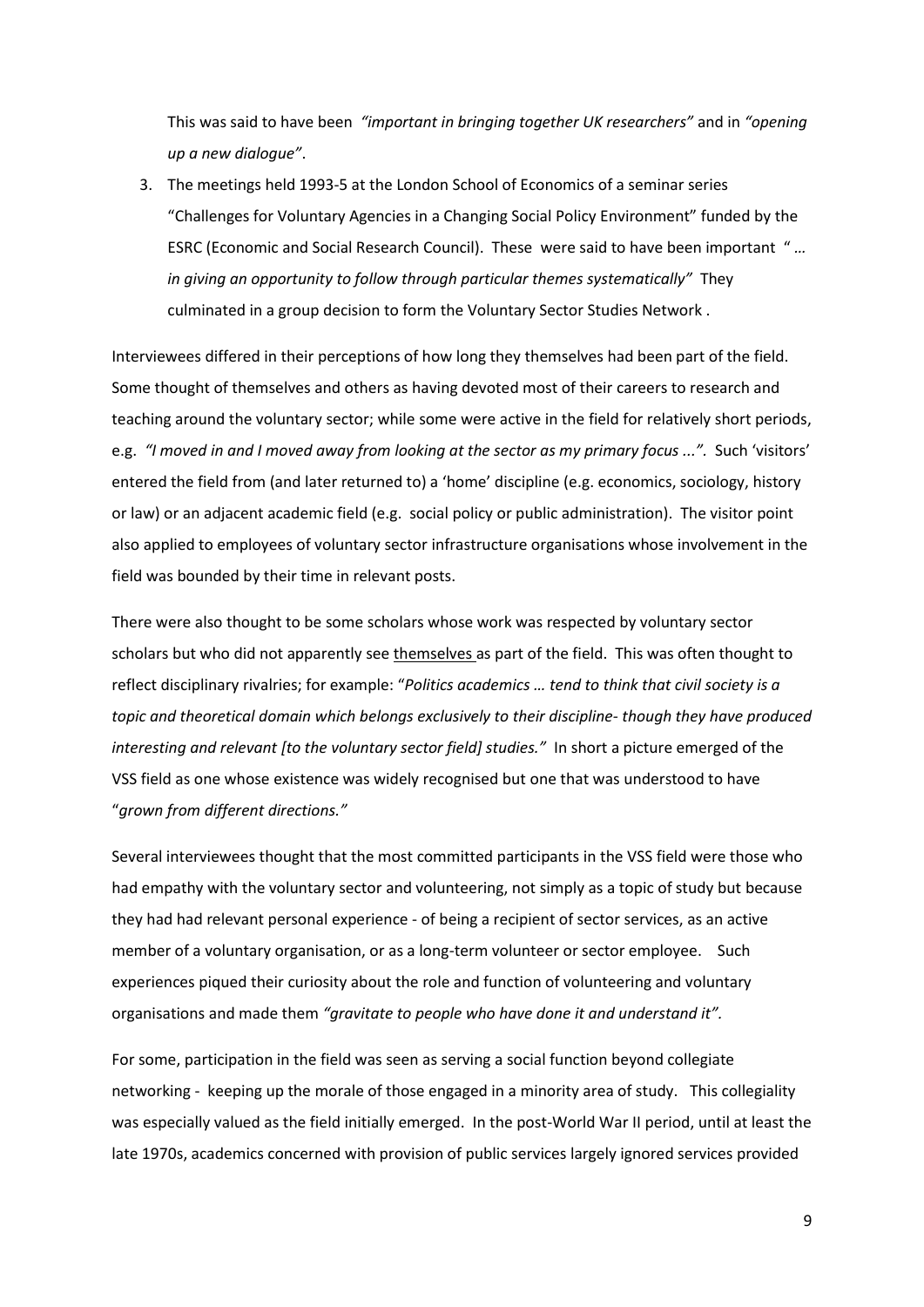by non-governmental agencies; an approach dubbed "*etatist*" by one interviewee and "*the pure theory of the welfare state*" by another. The outcome for early voluntary sector scholars was that they could feel marginalised within academia more broadly. Having a few close colleagues with similar interests was a form of psychological mutual aid.

In addition to these perceptions, which largely refer to 'social elements' of the field, there was a variety of understandings about its 'cognitive elements' (Becher and Trowler, 2001). Some interviewees felt that VSS should focus on the collection and updating of descriptive quantitative data: *" I felt research was important because there were no facts."* Others felt the field should be about critical evaluation. Still others were most interested in explaining organisational manifestations of the voluntary sector or analysing public policy about the sector.

Interviewees wrestled with the question of which areas of knowledge were, or could be, included within the VSS field. Amongst the areas of study mentioned as central were volunteering, community work and financial management. Some other topics were mentioned in a negative context; they were thought to be outside the field or on its boundary. These included philanthropy; charity law; social movements; management; and civil society. One interviewee, while approving of the study of voluntary organisations and voluntary action, thought that it was inappropriate to study them in isolation from public policy and practice issues: *"you cannot get very far by looking at it on its own".* In short, there was little consensus about which areas of study are, or should be, encompassed by VSS, although there was a consensus that such a field is recognisable.

Few saw the field as comprising only academics employed in higher education institutions. It was thought that governmental departments, charitable foundations and voluntary sector infrastructure bodies - as well as 'think tanks' in the 1970s and 1980s - had played a key role in the early development of the field, not only in commissioning and employing researchers and publishing their findings, but also by giving financial and other support to seminars and conferences which brought together those doing specialist research (see, for example, Lee,1989).

Some interviewees perceived a link between the development of the academic field and trends in public policy; although there was variation in the extent to which this was seen as a causal or symbiotic link. One interviewee was clear that: *"The content of the [voluntary sector] research agenda has been shaped by government" .* Others thought that the academic field of voluntary sector studies emerged and was sustained by other factors, including the needs of the sector itself for information and credibility: *"[For the sector] it's functional to have a field and somebody to clarify ideas and critique them."* Another factor was thought to be the growing awareness by statutory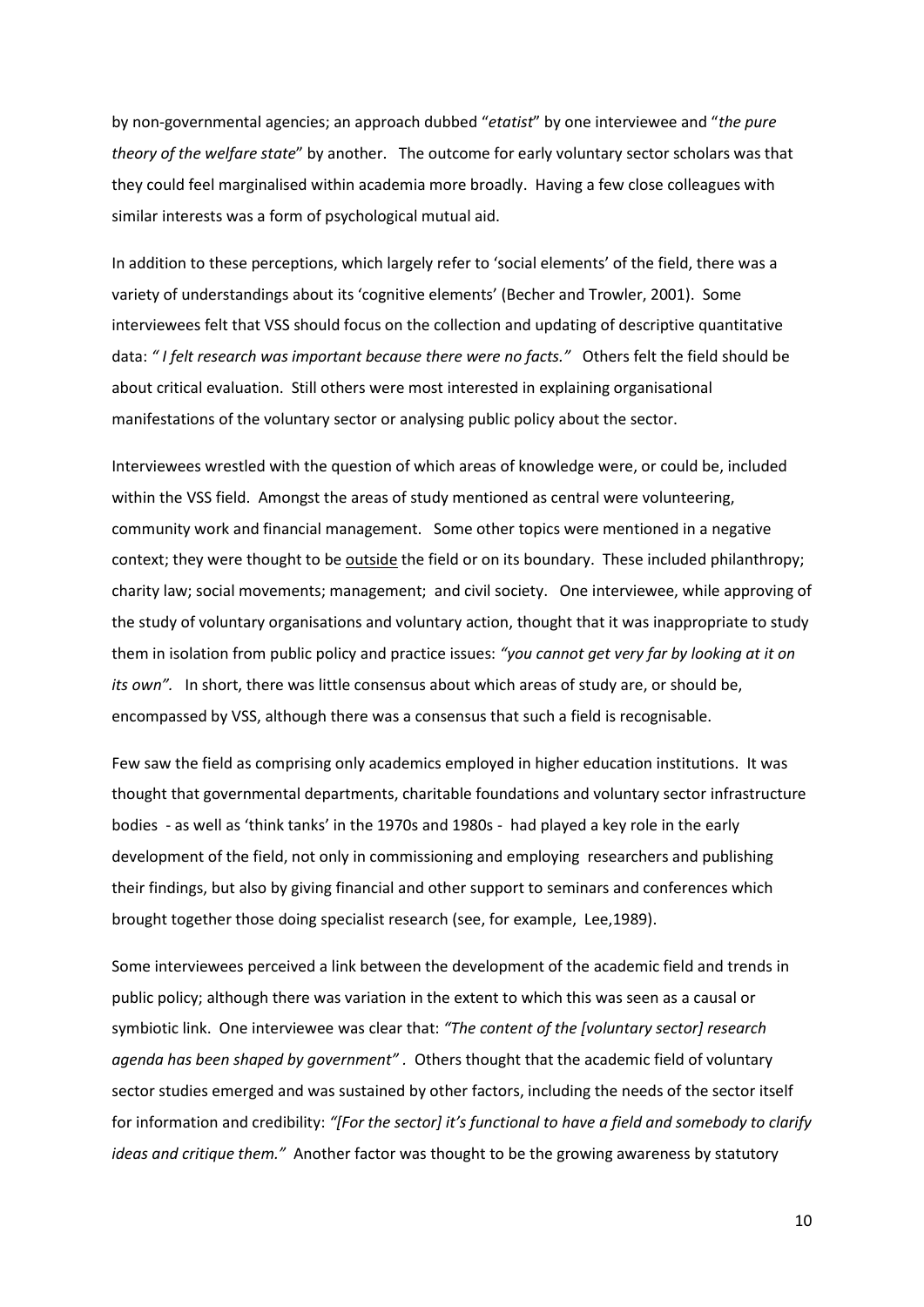sector social workers during the 1970s of the contribution to social welfare provision of volunteers, voluntary organizations and informal care. Once it emerged, the field was seen to have been sustained by factors including voluntary agencies' own *"sense of commonality"* and the cohorts of students taught by academics engaged in specialist research: *"Where you have students who are learning , you get regeneration of knowledge."*

#### **3. The Emergence of the Field**

Most interviewees thought that the intellectual roots of the VSS field were planted during the 1970s, a viewpoint which reflects the literature. Many noted that although there had been UK studies (often historical) before that decade and mostly focused on philanthropy, charity law and individual charities, it was only during the 1970s that a feeling of common purpose developed amongst researchers, alongside the first systematic gathering together of disparate earlier findings relating to voluntary organisations and voluntary action (Gerard, 1983; Leat, 1977; Selwyn, 1981). Several factors were suggested as having contributed to, and reinforced, this sense of commonality. One was the growing awareness amongst academics and policy makers about the contribution being made by volunteers and charities to the provision of social care: *"My interest in volunteers and voluntary organisations was from the perspective of my interest in social services."*

In the post- World War II Welfare State era, academic attention had largely focused on care by statutory sector social workers, and few had paid attention to the complementary and supplementary services provided by charities; to the contributions of volunteers; or to new self-help and citizens' organisations. This started to change in the late 1960s with the publication of the Seebohm Report on the future of personal social services (Home Office, 1968) and the Aves Report (Aves, 1969). The Aves Committee not only gathered together a number of research studies on "voluntary workers" carried out during the 1960s, it also commissioned some research of its own into the nature of volunteering (Aves Committee Minutes, 1966-69) .

One of the Aves Report recommendations led in 1973 to the establishment of what became the Volunteer Centre. This new, independent, organisation not only had a brief to bring together resources relating to volunteering, it also brought together *physically* a number of senior figures in charitable foundations and social services provision to serve on its governing board and committees, including Lord Seebohm and (later Dame) Geraldine Aves. The establishment of an institutional hub and the association with it of senior figures of the social care world, not only served to raise the profile of volunteering but also apparently encouraged some young researchers to see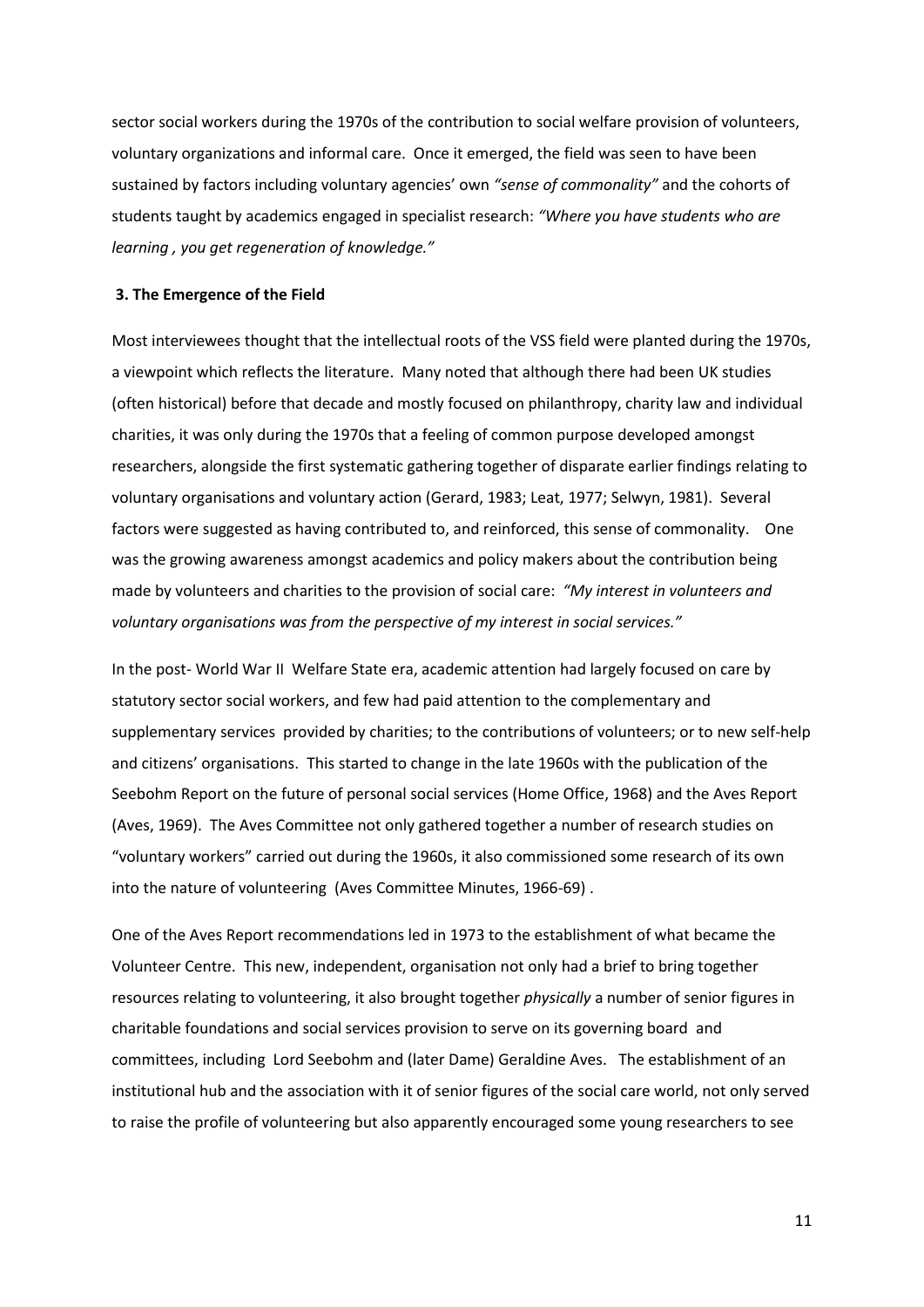the role of volunteers as an interesting topic for research (Hadley, Webb and Farrell, 1975; Leat, 1977).

The embryonic specialist research community was expanded and given further support towards the end of the decade as the researchers for the Wolfenden Committee (1978) started producing data and policy recommendations about what they termed 'voluntary organisations' and 'the voluntary sector'. The Committee's Senior Researcher, Stephen Hatch, received additional funding from the Joseph Rowntree Memorial Trust to continue research on the voluntary sector after the Wolfenden Committee had reported. Based at the Policy Studies Institute, Hatch and others (including Ian Mocroft and Diana Leat) constituted a small hub of specialist researchers in the early 1980s. Between them they had a variety of professional links to others researching volunteering and voluntary action at that time, including former colleagues at the Volunteer Centre , NISW (National Institute for Social Work) and the LSE Department of Social Policy and Administration(8).

Also towards the end of the 1970s, a conference sponsored by the Volunteer Centre on voluntary action and community involvement found sufficient common cause amongst attendees to encourage the setting up of ARVAC (7) as the UK's first association of researchers with an interest in the voluntary and community action. Once established, ARVAC further consolidated the specialist research community through organising meetings, publishing working papers and facilitating knowledge-sharing: *"It ran workshops and created a community sense ... after we came together as researchers we found common interests in the voluntary sector ."* ARVAC attracted academic researchers as well as community-based researchers and policy analysts.

The research conducted for the Wolfenden Committee had a clear influence on public policy in that it spotlighted 'welfare pluralism'; the idea that welfare services could be provided by non-state agencies alongside state agencies and that funding and provision of services did not necessarily have to be done by the same agency or within the same sector. This idea, which challenged earlier consensus about the Welfare State, was initially grounded in assumptions about the complementary, empowering and participative nature of non-state agencies; it gained traction in policy discourse well before the Conservative Government of Margaret Thatcher turned its attention to the voluntary sector as a way of implementing neo-liberal policy objectives of reducing state provision (Hadley and Hatch, 1981; Hall et al, 1975; Hatch, 1980; Johnson, 1987; Webb, 1985). As it gained ground, the concept of welfare pluralism gave a further fillip to researchers of welfare services who were beginning to recognise the actual and potential welfare role of the voluntary sector - as well as, or instead of, the governmental sector.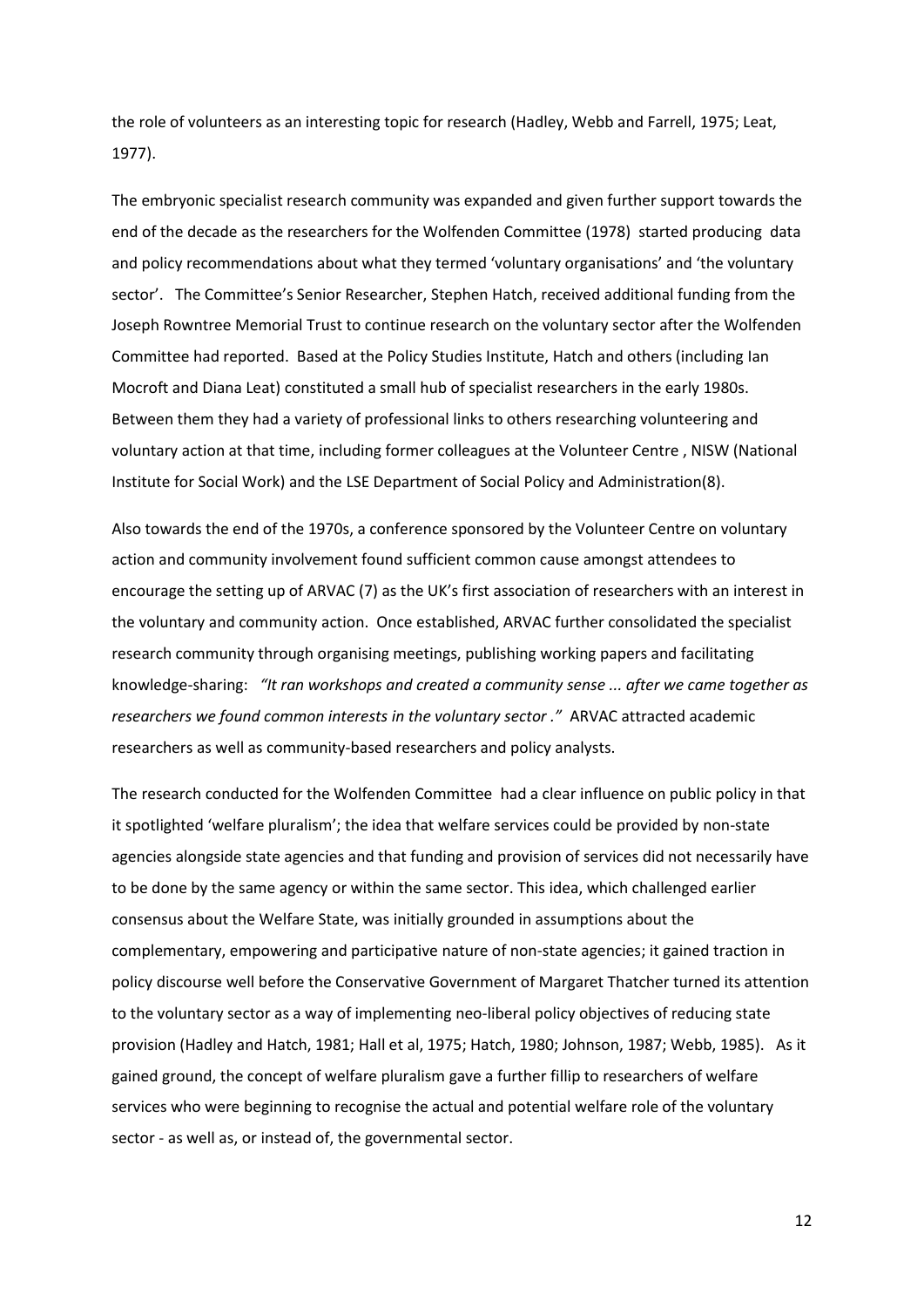This early development of VSS was supported and encouraged by funding from both central government and charitable foundations. Both the Volunteer Centre and ARVAC received modest support in their early stages from the Home Office, the government department which acquired specific responsibility for voluntary sector matters in the 1970s as governmental interest in nonstate service delivery increased. The Aves and Wolfenden Committees were funded by large charitable foundations with a social welfare focus and a consequent interest in the actual and potential role of voluntary organisations and volunteering in welfare policy and provision. Similarly, PORTVAC at Brunel University (Programme of Research and Training on Voluntary Action, later CVO or Centre for Voluntary Organisation at the LSE) was initially funded by grants from charitable foundations interested in promoting the systematic study of voluntary organisations as potential alternatives to Welfare State provision.

#### **4. The Early Development of the Nascent Field**

Stages in the growth of VSS can be traced on the left of the Figure, reflecting how researchers from various disciplines and fields involved themselves for varying periods of time. Articles about aspects of the sector were published in national and international academic peer reviewed journals -often ones focusing on public administration or social policy, there being no enduring specialist UK academic journal until 2010 (9). Participants in the VSS field started to find the published research of academics working in areas with which they had been unfamiliar, such as self-help and mutual aid; social movements; co-operatives; neighbouring; charity law, and the 'third' or 'non-profit' sector outside of the UK. Academics who had thought they were ploughing a narrow furrow without empathetic colleagues started to make links with others with broad interests in the voluntary sector and volunteering; initially through ARVAC and later through participation in conferences in the UK and abroad (mostly in North America and Western Europe) . Thus the field grew from a number of different cognitive directions and researchers learned to talk across international and disciplinary boundaries about their common topic focus.

From the mid-1980s, UK universities started to offer taught courses (many grounded in research findings of the teachers) relating to voluntary organisations, volunteering and community involvement (Billis and Harris, 1996; Cornforth et al, 1998). As students graduated from these courses there was a multiplier effect on the public and academic perception of the voluntary sector and the VSS field. Opportunities for doctoral level study were opened up in the university departments where teaching and research was already based.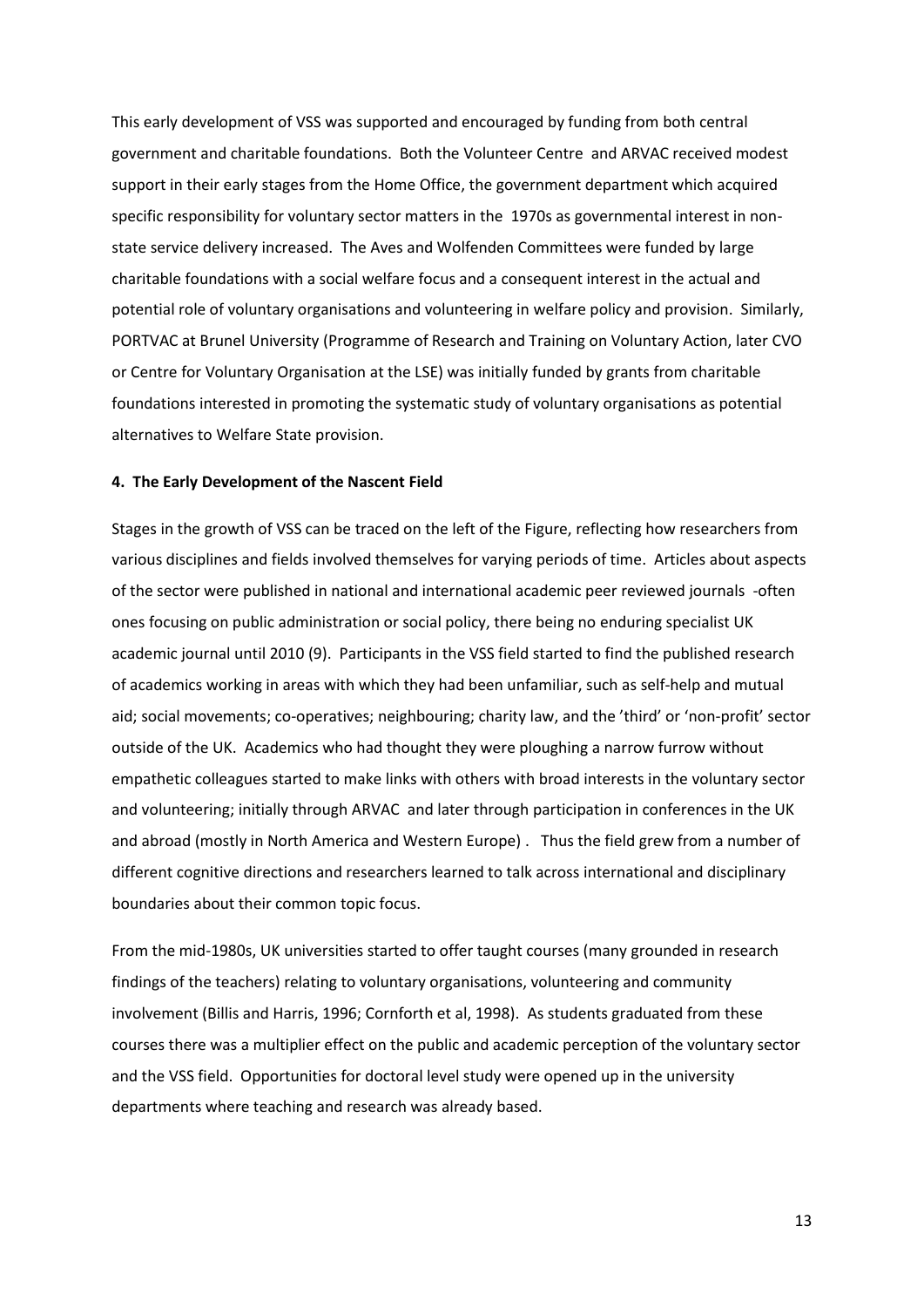Often UK researchers found each other through conferences and seminars in other countries: *"[An ARNOVA Conference in the US] ... was the first time I encountered lots of people with the same broad interest … at that time I had no sense of an academic field in the UK".* Visits to the UK by David Horton Smith in the 1970s and Ralph Kramer in the 1980s (the former primarily to the Volunteer Centre and the latter primarily to the Centre for Voluntary Organisation at the LSE), both prominent US researchers and writers on non-profits and voluntary action, helped to make links across disciplines and to provide ideas about theories applicable to voluntary sector organisations. *"Ralph Kramer was important in creating a sense of a field"* and "*Ralph Kramer's [1981] book was important for showing international aspects of voluntary sector research and international comparisons".*

These visitors from abroad also alerted UK scholars to potential colleagues outside the UK . By the end of the 1980s, UK researchers were starting to attend 'nonprofit' conferences in the US and elsewhere. In the 1990s, there was heavy UK involvement (money and personnel) in the foundation of two new international academic journals for the field: *Nonprofit Management and Leadership* and *Voluntas*. The former was co-founded by David Billis of the LSE with Dennis Young, then of Case Western Reserve University in the USA. *Voluntas* was originally owned by the London-based Charities Aid Foundation directed by Michael Brophy (10). As part of its mission to promote information and research about the charity sector, CAF underwrote the initial investment and a large part of the operating costs for the first three years (Anheier, 2002). UK scholars participated in increasing numbers in US-based and international conferences from the early 1990s and were involved in the governing bodies of both ISTR (International Society for Third Sector Research ) and ARNOVA, the US-based Association for Research on Nonprofit Organizations and Voluntary Action (Gidron, 2002) and the international Johns Hopkins comparative project (Kendall and Knapp, 1996).

Interviewees had a variety of memories and perceptions of the early development of the field. As reflected in the Figure, many thought there was a link between the development of VSS and shifts in UK public policy; although there were wide variations in perceptions of what the nature of that link had actually been. Some thought that the field had grown in lock-step with national government interest in the role of the voluntary sector and volunteering from the late 1970s onwards; that researchers had been opportunistic and had pursued research on the sector when encouraged by political interest in nongovernmental provision of services. Others pointed out that there had been only minimal governmental research funding (through the ESRC or through projects commissioned by central government departments) until the late 1990s and that this had inhibited the development of the field.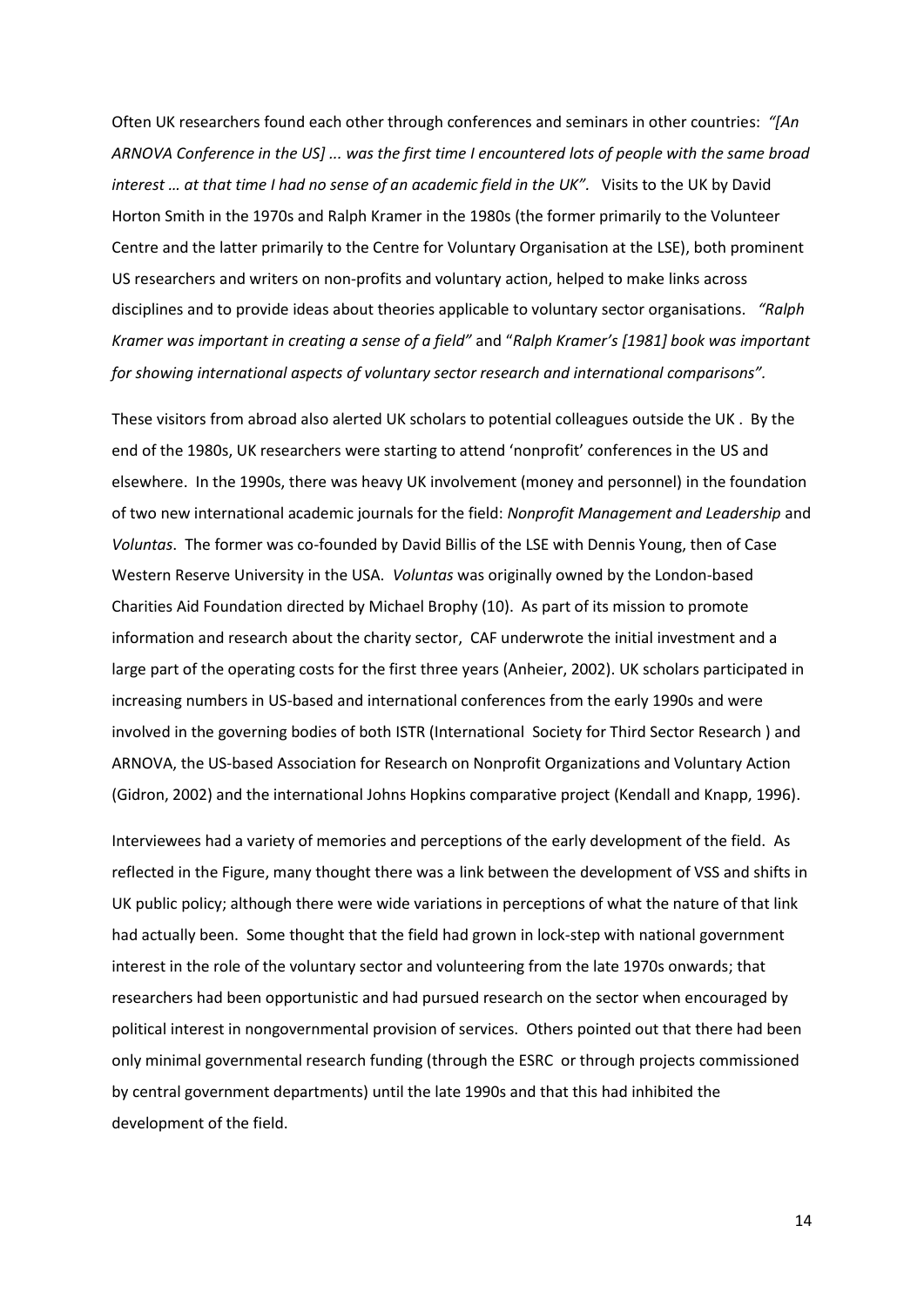Some interviewees thought that there had been such close interaction between the development of the field and public policy trends that cause and effect were hard to distinguish; that voluntary sector research had indeed been driven by public policy interests but that public policy directions had themselves been impacted upon by emergent findings of VSS research. Few interviewees had much more than an intuition about this process but three examples were provided of assumed research impact on public policy. It was suggested that research by Hatch and Mocroft (1977a and 1977b) and by Knapp and his colleagues (eg Knapp and Missiakoulis, 1982; Knapp, 1990) had helped to counter the assumptions of politicians in the 1980s and 1990s that the voluntary sector could provide similar services to those provided by governmental organisations – but more cheaply. More broadly, it was suggested that research-based work by Hadley and Hatch (1981) had helped to embed the idea of 'welfare pluralism' within public policy discourse during the 1980s. Another interviewee thought that research and intelligence-gathering conducted in the 1980s and published by the Charities Aid Foundation , particularly research on the financial resources of the sector, had helped to convince national government that the voluntary and charity sector was an important part of the British economy and that its infrastructure bodies should be consulted by policy makers.

Several interviewees explicitly addressed the question of the link between the perceived importance of the role of the voluntary sector and researcher interest in it. Some thought that the development of the field had been contingent on the arrival into it of particular academics who had already won their spurs in a mainstream discipline and were "*academically pukka"*. Others felt that insofar as the field was respected by other academics or by policy makers, it was due to the activities of a few entrepreneurial and visionary individuals who were able to raise money for research they thought important. Against this, three interviewees thought that some academics had positively avoided studying voluntary sector topics because of their concern about threats to the future of the Welfare State; because they did not wish to endorse or encourage policy interest in alternatives to state provision of welfare.

#### **Reflections and Discussion**

The study presented here combined two research approaches – documentary analysis and interviews with participants in historical events. Key events and stages in the emergence of our field were identified not only through analysis of documentary evidence, but also through the recollections of those who lived through the period examined. Interview data helped to nuance descriptive material from documents and also provided policy and institutional context. Conversely, documentary evidence mitigated some of the known disadvantages of relying on individuals'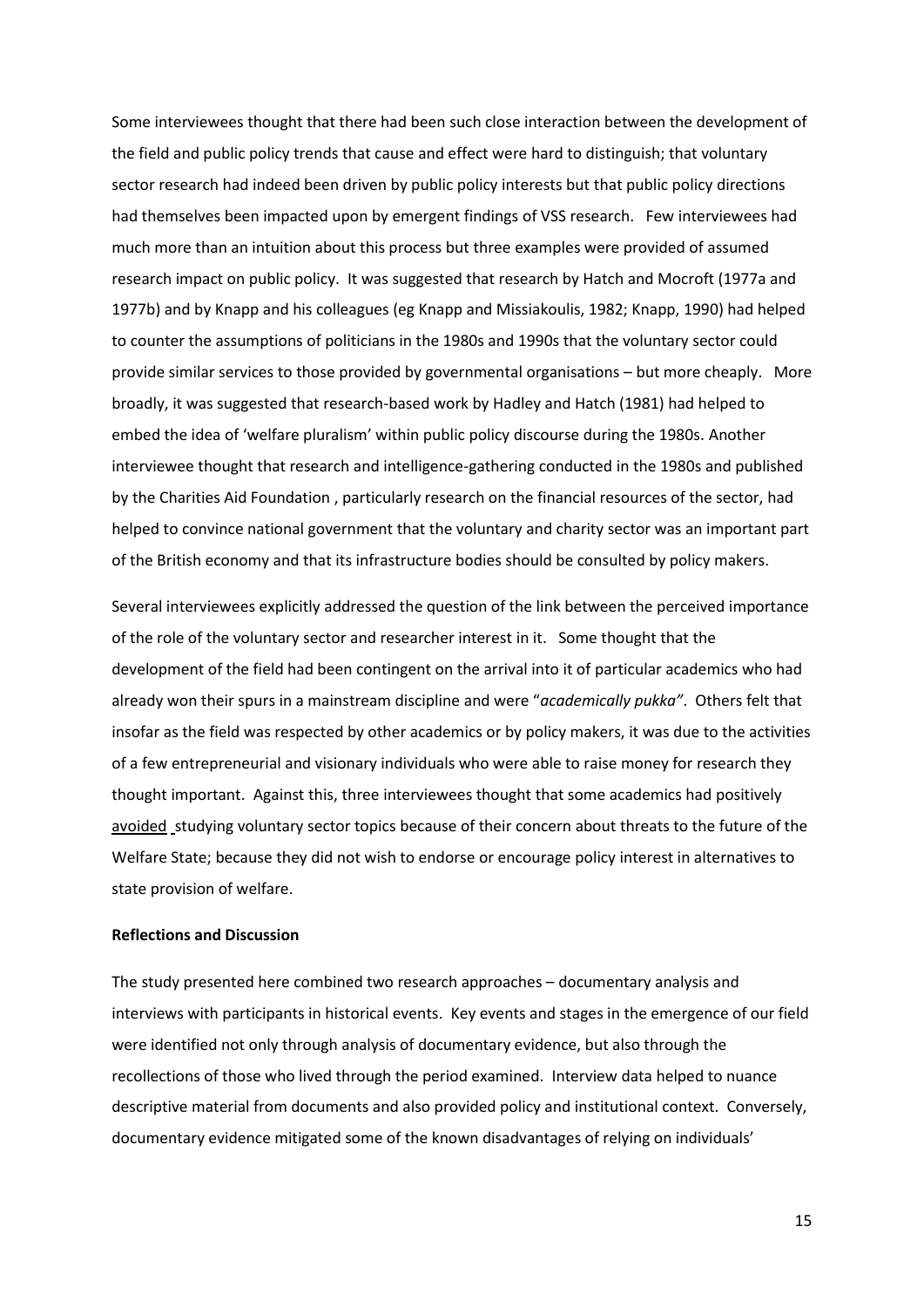memory about historical events and enabled the researcher to check dates and events recalled by interviewees.

In this way, this paper has been able to explore factors in the emergence and early development of VSS in the UK. For example, it notes that a strong motivator for those involved in VSS in the 1970s and 1980s was a 'gap in knowledge'; a traditional driver of academic endeavour. The gap in in this case was identified initially by practitioners who felt that their own work was hampered by knowledge deficits. Thus academics and research entrepreneurs were initially reactive and early work was mostly descriptive and involved drawing together and analysing existing quantitative data and other research findings.

A further factor in the emergence of the VSS field was the sense of mutual support and collegiality between voluntary sector researchers which existed from at least the late 1970s. Yet the intellectual roots of those researchers' interests were varied. Some were well established in a particular academic discipline (such as economics, law or political science) and some in other academic fields (such as social policy or public administration) . They were keen to remain identified primarily with those intellectual bases and their interest in volunteering or voluntary organisations was part of a broader intellectual quest. Such people were seen as specialist voluntary sector researchers for relatively short periods of time. Others, by contrast, seem to have identified more closely with VSS as an emergent field in its own right; one which could provide a focus for their research careers. These latter often had personal experience of volunteering or voluntary organisations and consequently were interested in studying concepts which they had encountered in practice such as citizen participation, voluntary association, management and civil society.

Although the backgrounds of early VSS researchers were varied, it seems that many of those who drove the earliest development of the field had links as staff or students with the LSE's Department of Social Policy and Administration. Their interest in researching volunteering and voluntary organisations developed alongside growing public policy interest in the delivery of welfare services by non-statutory agencies. In the minds of interviewees, these two developments were linked and yet interviewees varied as to the extent to which they thought they were causally linked.

The research reported here may be seen as a case study of the emergence of an academic field. In that context, the question arises from this case account of why it took more than two decades for an overtly scholarly association (VSSN) to be formed and even longer for a sustainable specialist academic journal (*VSR*) to be published. Perhaps the early formation of ARVAC as a communityfocused research association partially fulfilled the mutual support needs of early specialist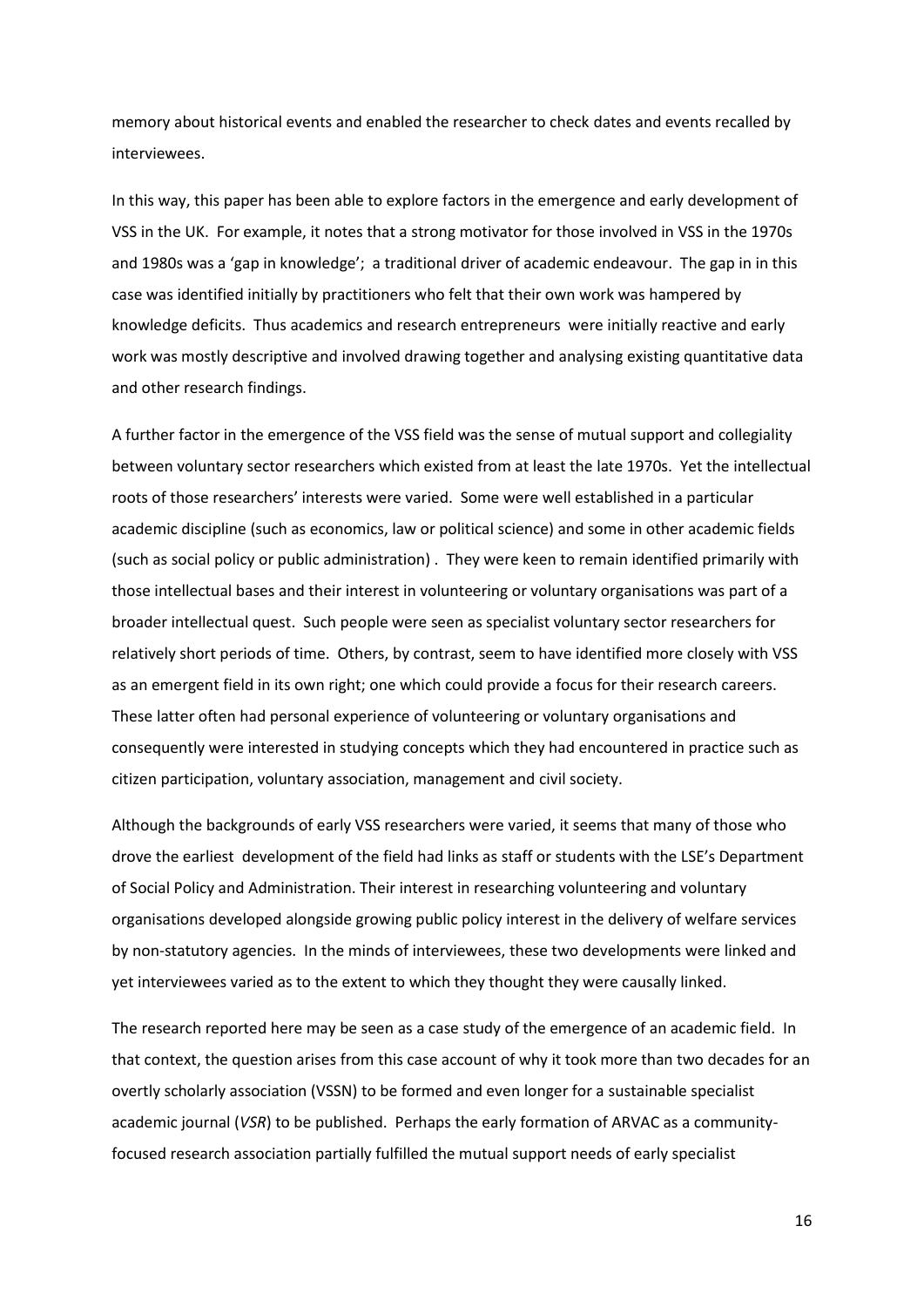researchers and discouraged academic separatism in the early years. Similarly, perhaps the willingness of established UK journals - such as *Community Development* , *Social Policy* and *Policy and Politics* - to consider submissions focused on voluntary sector matters provided sufficient fora for a while. Later, as specialist international journals beyond *JVAR* (*Journal of Voluntary Action Research*, later *NVSQ* or *Nonprofit and Voluntary Sector Quarterly* ) emerged (for example, *Voluntas*, *Nonprofit Management and Leadership* and *Third Sector Review*) they provided further possible destinations for UK based research papers, and perhaps crowded out demand for a UK-based specialist peer-reviewed journal.

These and other questions would lend themselves to discussion in a symposium attended by researchers who participated in the early development of VSS and who could contribute personal recollections and perspectives to enlarge on those recorded here; or perhaps a debate within the pages of an academic journal. The generic literature on the emergence of academic fields suggests that the infrastructural institutions of fields tend to emerge organically in response to felt need and critical mass of participants in a field. From this perspective, it is perhaps not surprising that the launch of a scholarly association and scholarly journal did not occur until there was clear evidence of sufficient interest to sustain them.

The examination of VSS could now be taken in at least two further directions. One direction would compare the emergence and early development of our field with the emergence and early development of other academic fields in the UK and internationally. The period from the emergence of our field to the establishment of a specialist scholarly association and journal covers a period of more than 25 years. To what extent does the pattern of VSS emergence and development mirror that of other fields? Is this a usual pattern for nascent academic fields or were there some special features in the UK which slowed down the early development? Do comparisons with other fields and countries yield any lessons for the future of VSS in the UK?

A second research direction would continue the narrative which this paper has started, by exploring and recording the development of VSS beyond the initial stages and beyond the birth of VSSN. Such a study could include a detailed examination of the extent and nature of the links between the development of VSS and concurrent trends in public policy, higher education, the role of the voluntary sector and the availability of external funding for specialist research. Is there a discernible flow of causality between the field and the contextual factors identified? Is there simply an inchoate flow of ideas and people across the two domains as suggested by one anonymous reviewer of this manuscript? Has the VSS field largely been marching to the beat of contextual drums? Or has the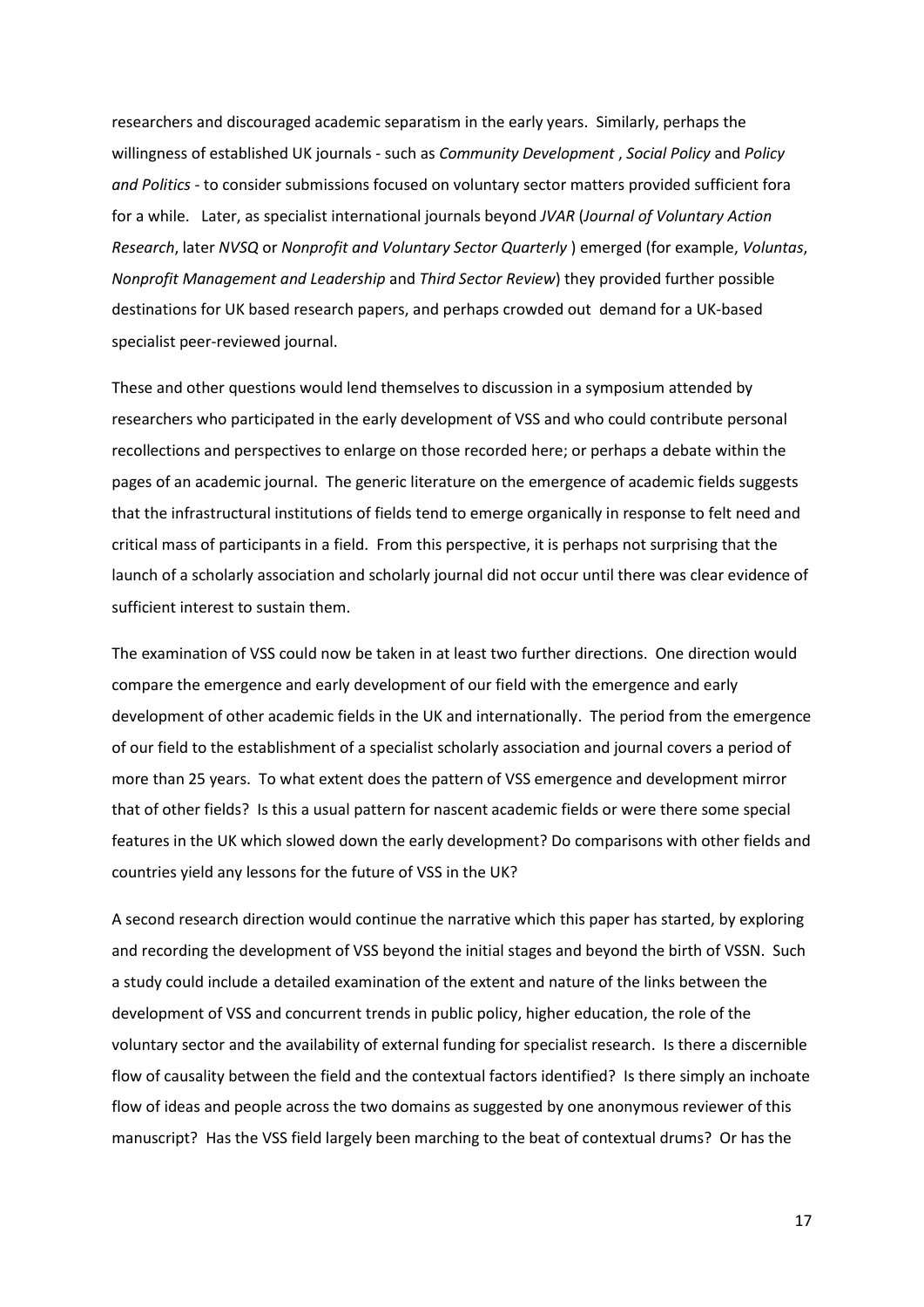field emerged and developed as a reflection of researchers' ambitions to produce work which is policy- and practice-relevant?

The history of the emergence of our voluntary sector field deserves to be recorded while the founding parents are able to contribute recollections and tell us about the location and content of archives additional to those analysed for this paper.

#### **Endnotes**

(1) In 2014 VSSN had 162 members. The more specialist VAHS (Voluntary Action History Society) had 52. .

(2) Finnegan and Brewis (2012, p3) explain in their preamble to the Aves Committee archive that this was "an independent commission on the place of and scope for volunteers in the social services in England and Wales and was set up by the National Council of Social Services (afterwards the National Council of Voluntary Organisations, NCVO) and the National Institute of Social Work Training, NISW. Since 1919 the National Council of Social Service provided support and advice to voluntary workers and the organisations that involved them … by the late 1960s demand was growing for a specialist national centre to promote and support the concept of volunteering as well as for the creation of organisations to help recruit and place volunteers at local level."

(3) The Wolfenden Committee's report 'The Future of Voluntary Organisations' provided the first overview of non-governmental provision of social welfare services since the post-World War II establishment of the welfare state and was funded by the Rowntree and Carnegie foundations. It commissioned research projects on volunteering and voluntary organisations and its report is thought to have been the first to refer to a 'voluntary sector'. Some of those who worked on the Wolfenden Committee research, including Stephen Hatch and Ian Mocroft, went on to do further pioneering research on the voluntary sector in the 1980s (eg Hatch and Mocroft, 1977a and 1977b).

(4) The Commission on the Future of the Voluntary sector ('The Deakin Commission') was set up in 1995 'to provide a clear vision for the role of the voluntary sector in England over the next decade" (Deakin, 1996, inside front cover). Support was provided by two charitable foundations and the National Council for Voluntary Organisations, NCVO. Chaired and steered by a senior social policy academic it drew on existing voluntary sector research and commissioned some new research (Deakin, 1996).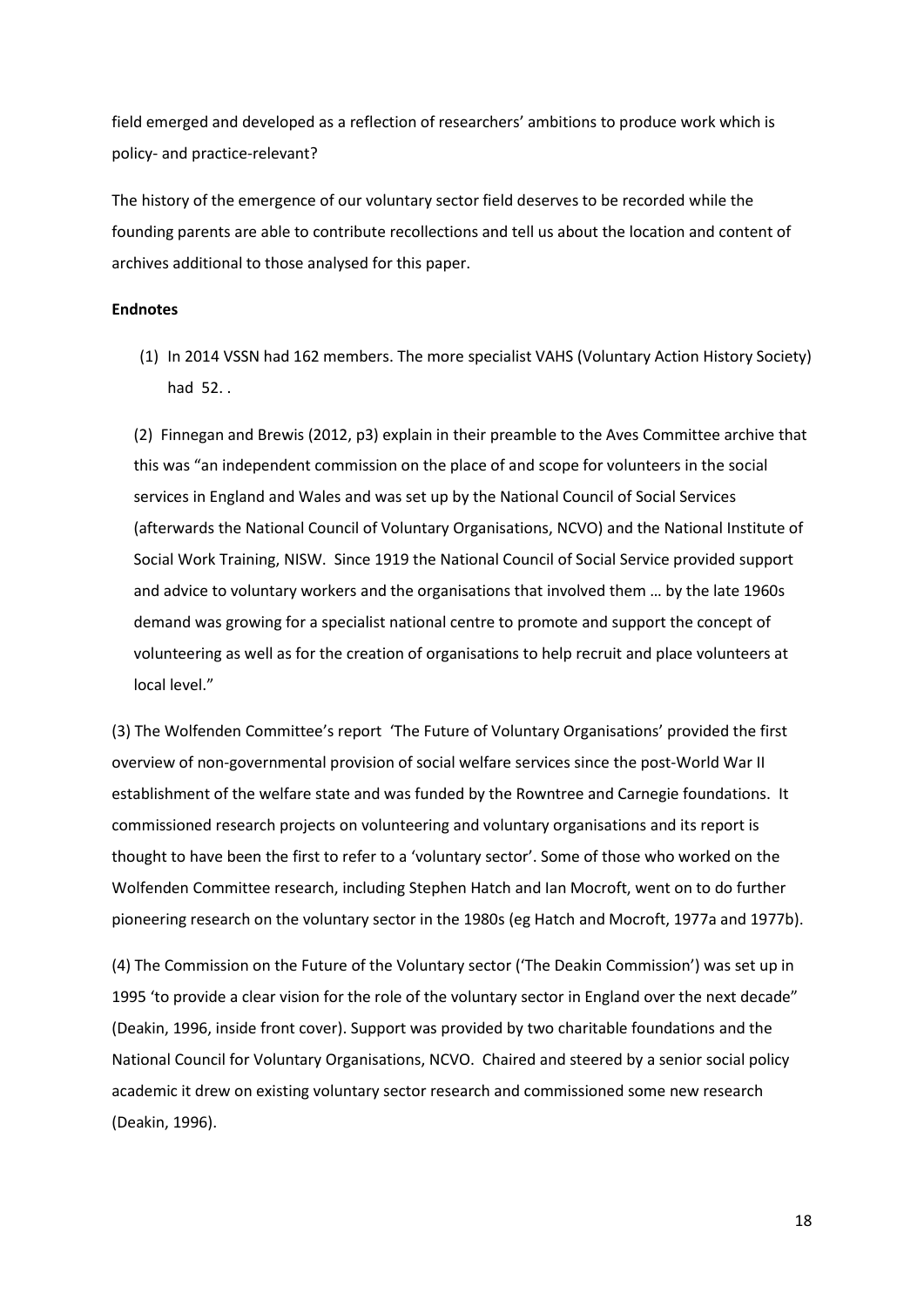(5) Other academics, writing in more general terms about the impact of pressures since the 1990s on UK higher education, have pointed out how the Research Assessment Exercise and the Research Excellence Framework have impacted on academics' choice of research and teaching topics; discouraging them from taking risks and encouraging them to identify with established academic disciplines rather than new or marginal fields (eg Scott, 2013; Back, 2015).

- (6) I am grateful to one of the anonymous reviewers of this manuscript who suggested that one might think of the Figure's two columns as listing two "domains" between which ideas, publications and people can be seen to "ebb and flow …encouraging or restraining the development of the field at different times".
- (7) ARVAC was established "to promote, disseminate and discuss research on voluntary organisations, volunteer involvement, community action, self-help and informal caring" and aimed to "link together researchers and provide a forum for them and others interested in the field" (Goldberg, 1984, cover page). ARVAC is now a totally volunteer-run association with free membership. It reported a membership of 600 in October 2014. Interviewees differed as to their recall of who drove the establishment of ARVAC. Some thought the idea was driven by Ian Bruce while Director of the Volunteer Centre, while others thought that David Horton Smith, while on a visit to the Volunteer Centre from Boston College in the US, had proposed the setting up of a membership association similar to the US-based AVAS (Association of Voluntary Action Scholars) of which he was a founder.
- (8) Many of the pioneers of the field in the 1970s and early 1980s, including David Billis, Roger Hadley, Stephen Hatch (widely credited with the invention of the 'voluntary sector' term), Ian Mocroft and Adrian Webb were, or had been, students or staff members in the LSE's Department of Social Policy and Administration (later Department of Social Policy). The voluntary sector had come to their attention as part of their interest in the delivery of welfare services and the development of public policy. Later, in 1987, the Department became home to the Centre for Voluntary Organisation (CVO) and then, in 1999, the Centre for Civil Society. By the late 1980s several English universities including Kent, Manchester and the Open University also had small clusters of scholars interested in charities and voluntary organisations.
- (9) This journal, *Voluntary Sector Review*, which began publishing in 2010, is the first UK-based voluntary sector peer-reviewed journal which has endured beyond its initial issues. '*Voluntas*' which was initially established in the UK in 1990 as an international journal and supported by the Charities Aid Foundation, moved after its initial years to a US-based publisher and became the journal of ISTR (The International Society for Third Sector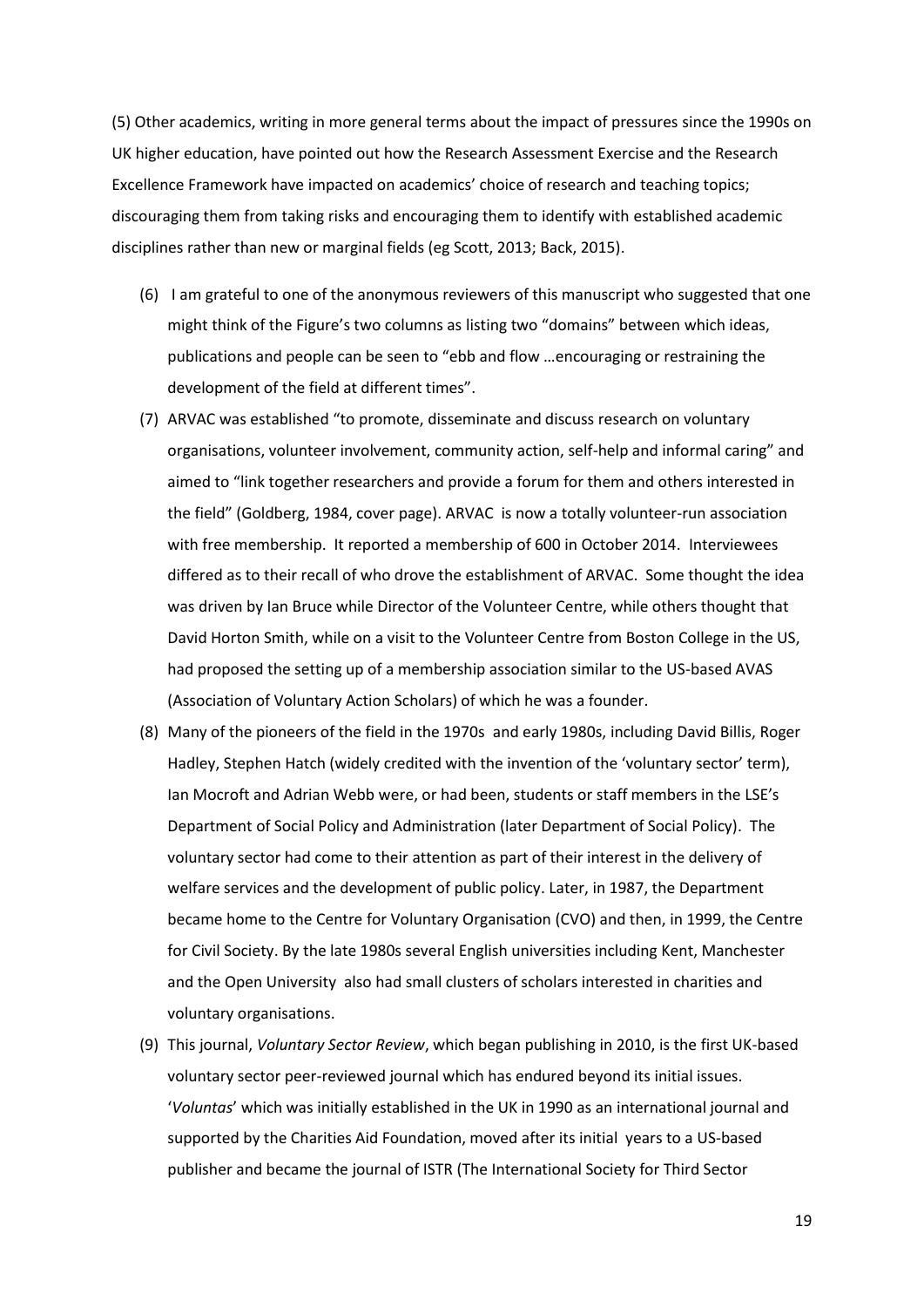Research founded in 1992 ). The journal *Nonprofit Studies* was published in two issues only in 1997 and the *Journal of Voluntary Sector Research* appeared only once in 2008. The Institute for Volunteering Research published a journal called *Voluntary Action* between 1998 and 2006 but it was focused on volunteering rather than the voluntary sector more broadly.

(10) According to The Civil Society Directory

(http://www.civilsociety.co.uk/directory/company/283/charities\_aid\_foundation ) Charities Aid Foundation (CAF) is " a registered charity which aims to improve the way donations are made and how charities handle their finance." Michael Brophy CBE was Chief Executive of CAF for two decades from 1982. During his tenure he pro-actively encouraged research and intelligence gathering on the funding and finances of charities and other voluntary organisations and ensured that findings were published and widely disseminated - in annual publications such as 'Charity Statistics' (later, 'Dimensions of the Voluntary Sector'), in a monthly magazine called 'Charity' and in individual research reports. Some such work was conducted in-house by CAF staff and some commissioned from academic and other researchers. He was a driver behind the initial funding of *Voluntas* by CAF.

## **Bibliography**

Anheier, H. (2002) Voluntas: The Early Years in ISTR: The First Ten Years in Celebrating ISTR's Tenth Anniversary Baltimore, MD: ISTR 25-34

Anheier, H. and Seibel, W. (eds) (1990) The Third Sector: Comparative Studies of Nonprofit Organizations NYC: de Gruyter

Aves, G. (1969) The Volunteer Worker in the Social Services ('The Aves Committee Report') London: George Allen and Unwin

Aves, G. (1973) Helping to Help New Society 4 January 15-16

Aves Committee Minutes 1966-69 included in The Volunteering England Archive Deposited in the Library of the London School of Economics

Back, Les (2015) Scholarly Life and the University in Ruins Keynote Address to the British Sociological Association Postgraduate Forum, November [https://bsapgforum.wordpress.com/2015/11/29/les](https://bsapgforum.wordpress.com/2015/11/29/les-back-scholarly-life-and-the-university-in-ruins/)[back-scholarly-life-and-the-university-in-ruins/](https://bsapgforum.wordpress.com/2015/11/29/les-back-scholarly-life-and-the-university-in-ruins/) [accessed 22 January 2016]

Barclay P. (1982) Social Workers: their role and tasks ('The Barclay Report') London: Bedford Square Press

Becher, T. and Trowler, P. (2001) Academic Tribes and Territories: Intellectual Enquiry and the Culture of Disciplines Buckingham: SRHE and Open University Press, Second Edition

Billis, D. and Harris, M. (1996) Introduction: Enduring Challenges of Research and Practice in Billis, D. and Harris, M. (eds) Voluntary Agencies: Challenges of Organisation and Management Basingstoke: Macmillan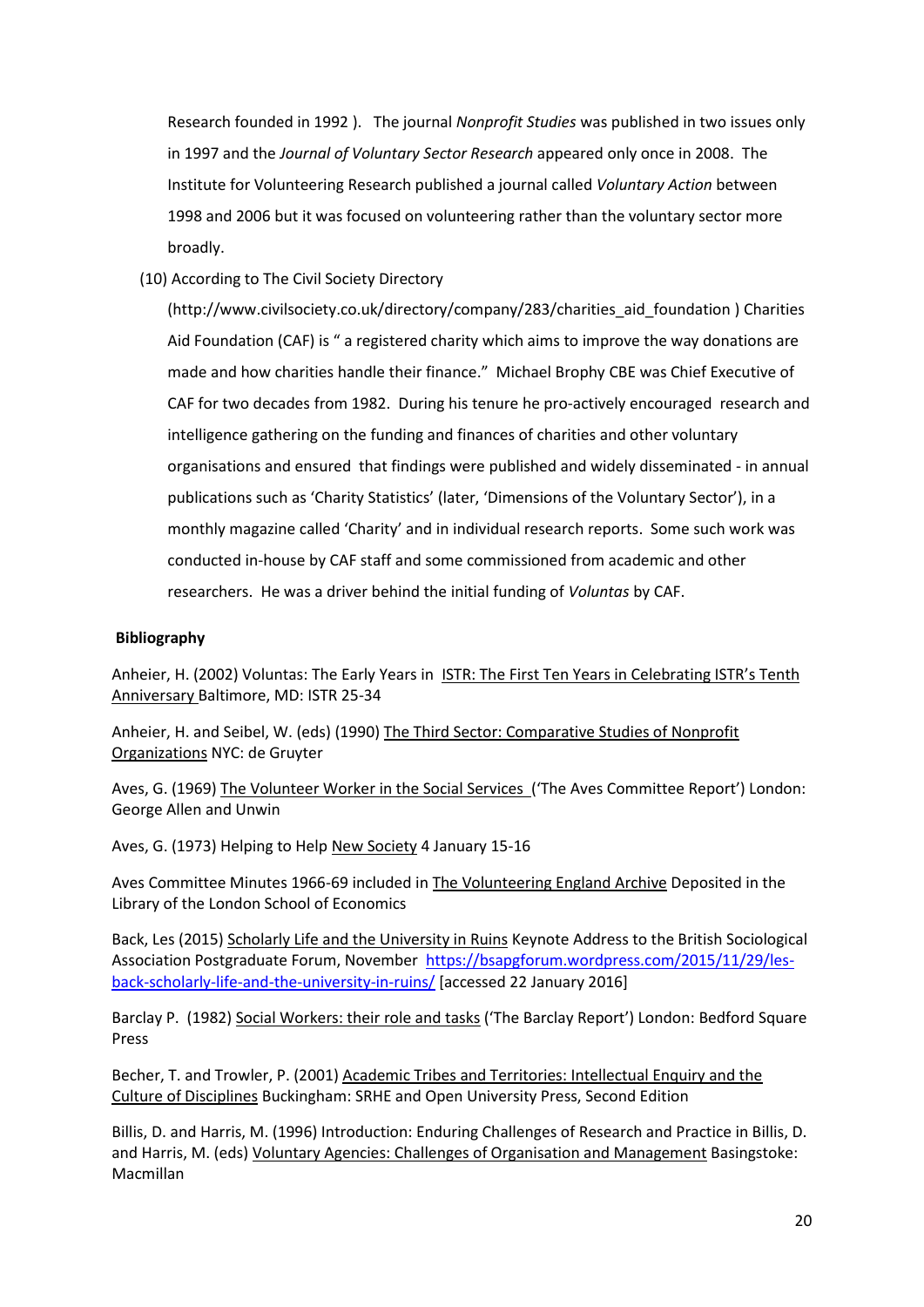Cornforth, C., Batsleer, J. and Paton, R. (1998) Opening up Non-Profit Management Development: Lessons from the Open University's Voluntary Sector Management Programme in O'Neill, M. and Fletcher, K. (eds) Nonprofit Management Education: US and World Perspectives Westport, Ct.: Preagar

Crane, D. (1972) Invisible Colleges: Diffusion of Knowledge in Scientific Communities Chicago, IL: University of Chicago Press

Crouch, M. and McKenzie, H. (2006) The Logic of Small Samples in Interview Based Qualitative Research Social Science Information 45,4 483-499

DiMaggio, P. and Powell, W. W. (1983). The Iron Cage Revisited: Institutional Isomorphism and Collective Rationality in Organizational Fields American Sociological Review 48,2 147-160

Davis Smith, J. (2007) Beyond Social Capital: What Next for Voluntary Action Research? In Davis Smith, J. and Locke, M (eds) Volunteering and the Test of Time: Essays for Policy, Organisation and Research London: Volunteering England and University of East London pp 115-122

Deakin, N. (1996) Meeting the Challenge of Change: Voluntary Action into the 21<sup>st</sup> Century ('The Deakin Report') London: NCVO

Finnegan, A. and Brewis, G. (2012) The Volunteering England Archive: An Overview and Historical Background Introduction to archive lodged at the London School of Economics

Gerard, D. (1983) Charities in Britain: Conservatism or Change? London: Bedford Square Press

Gidron, B. (2002) Intellectual Challenges During the First Phase of ISTR's Development in ISTR: The First Ten Years in Celebrating ISTR's Tenth Anniversary Baltimore, MD: ISTR 43-46

Gladstone, F. (1979) Voluntary Action in a Changing World London: Beford Square Press

Goldberg, E.M. (1984) Monitoring Voluntary Action Wivenhoe, Essex: ARVAC

Goodman Committee (1976) Charity Law and Voluntary Organisations London: Beford Square Press

Hadley, R. and Hatch, S. (1981) Social Welfare and the Failure of the State London: Allen and Unwin, 1981

Hadley, R., Webb, A. and Farrell, C. (1975) Across the Generations: Old People and Young Volunteers London: Allen and Unwin

Halfpenny, P. and Reid, M. (2002) Research on the Voluntary Sector: An Overview Policy and Politics 30, 533-50

Halfpenny, P., Harris, M., and Scott, D. (2005) History of VSSN at [http://www.vssn.org.uk/about](http://www.vssn.org.uk/about-us/history/)[us/history/](http://www.vssn.org.uk/about-us/history/) [accessed 22 January 2016]

Hall, P., Land, H., Parker, R. and Webb, A. (1975) Change, Choice and Conflict in Social Policy London: Heinemann

Hall, P.D. (1992) Inventing the Nonprofit Sector and Other Essays on Philanthropy, Voluntarism and Nonprofit Organizations Baltimore, MD: Johns Hopkins University Press

Handy, C. (1981) Improving Effectiveness in Voluntary Organisations London: Bedford Square Press/NCVO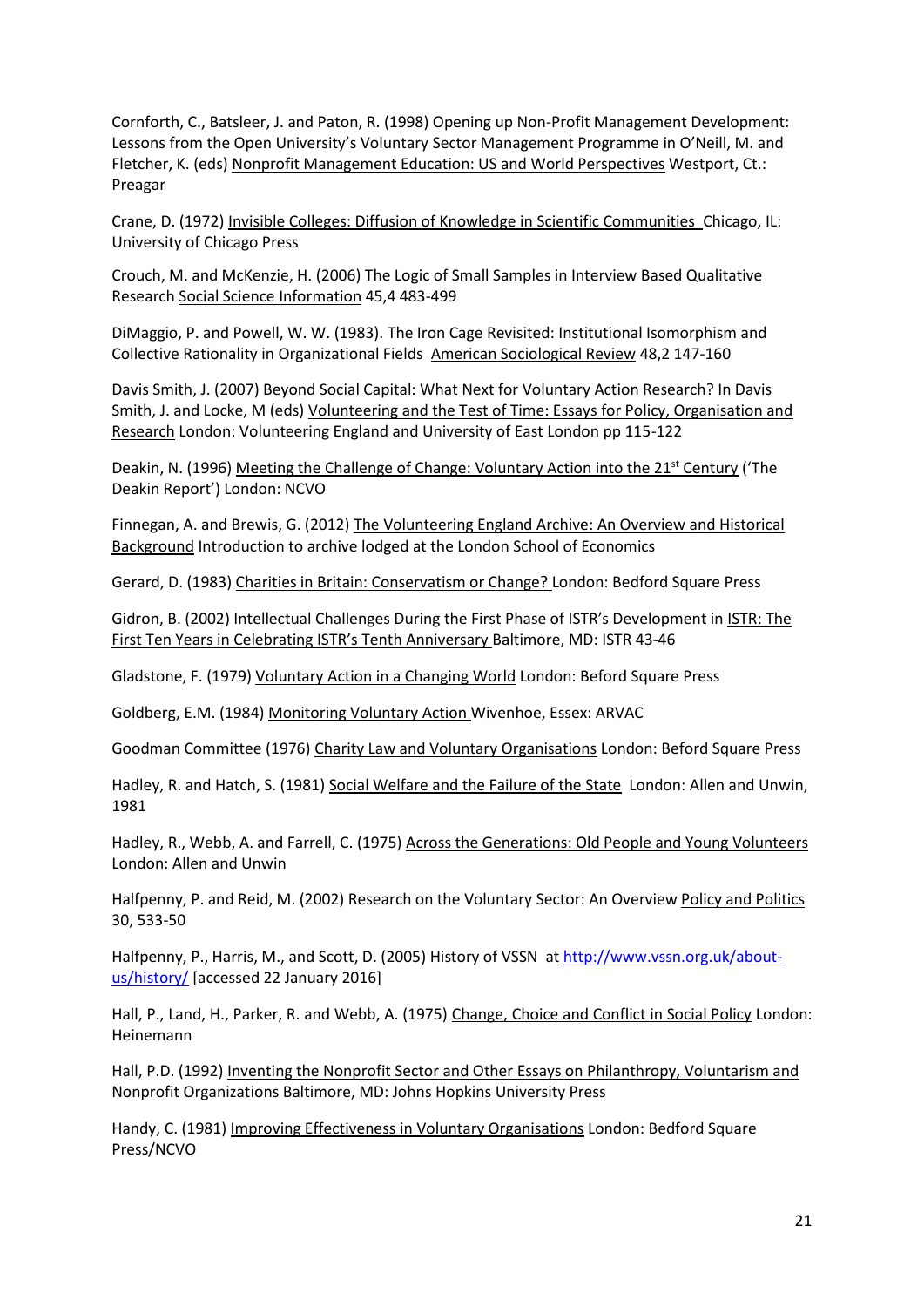Harris, M. (2001a) This Charity Business: Who Cares? Nonprofit Management and Leadership 12, 1 95-109

Harris, M. (2001b) The Place of Self and Reflexivity in Third Sector Scholarship: An Exploration' Nonprofit and Voluntary Sector Quarterly 30, 4 747-760

Harris, M. (2001c) Voluntary Organisations in a Changing Social Policy Environment in Harris, M. and Rochester, C. (eds) Voluntary Organisations and Social Policy in Britain: Perspectives on Change and Choice Basingstoke: Palgrave 213-228

Harris, M. and Billis, D. (1985) Organising Voluntary Agencies: A Guide through the Literature London: Bedford Square Press

Harris, M., Rochester, C., and Halfpenny, P. (2001) Voluntary Organisations and Social Policy: Twenty Years of Change in Harris, M. and Rochester, C. (eds) Voluntary Organisations and Social Policy in Britain: Perspectives on Change and Choice Basingstoke: Palgrave 1-20

Hatch, S. (1980) Outside the State: Voluntary Organisations in Three English Towns London: Croom Helm

Hatch, S. and Mocrofit, I. (1977a) Factors Affecting the Location of Voluntary Organisations Branches Policy and Politics 6, 163-172

Hatch, S. and Mocroft, I. (1977b) The Relative Costs of Services Provided by Voluntary and Statutory Organisations Public Administration 57, 397-405

Home Office (1968) Report of the Committee on Local Authority and Allied Personal Social Services ('The Seebom Report') [Cmnd. 3703) London: HMSO

Johnson, N. (1987) The Welfare State in Transition: The Theory and Practice of Welfare Pluralism Brighton: Harvester

Kendall, J. (2003) The Voluntary Sector London: Routledge

Kendall, J. and Knapp, M. (1996) The Voluntary Sector in the UK Manchester: Manchester University Press

Knapp, M. (1990) Time is Money: The Costs of Volunteering in Britain Today Berkhamsted: The Volunteer Centre

Knapp, M. and Missiakoulis, S. (1982) Inter-sectoral cost comparisons: day care for the elderly Journal of Social Policy 11, 335-354

Knight, B. (1983) Voluntary Action London: Home Office

Kramer, R. (1981) Voluntary Agencies in the Welfare State London: University of California Press

Leat, D. (1977) Research into Community Involvement Berkhamsted: Volunteer Centre

Lee, N. (ed) (1989) Sources of Charity Finance Tonbridge: Charities Aid Foundation

Lewis, D. (2015) Contesting Parallel Worlds: Time to Abandon the Distinction between the 'International and Domestic Contexts of Third Sector Scholarship? Voluntas 26,5 2084-2103

Mendel, S. (2013) A Field of its Own Stanford Social Innovation Review Winter [www.ssireview.org/articles/entry/a\\_field\\_of-its\\_own](http://www.ssireview.org/articles/entry/a_field_of-its_own)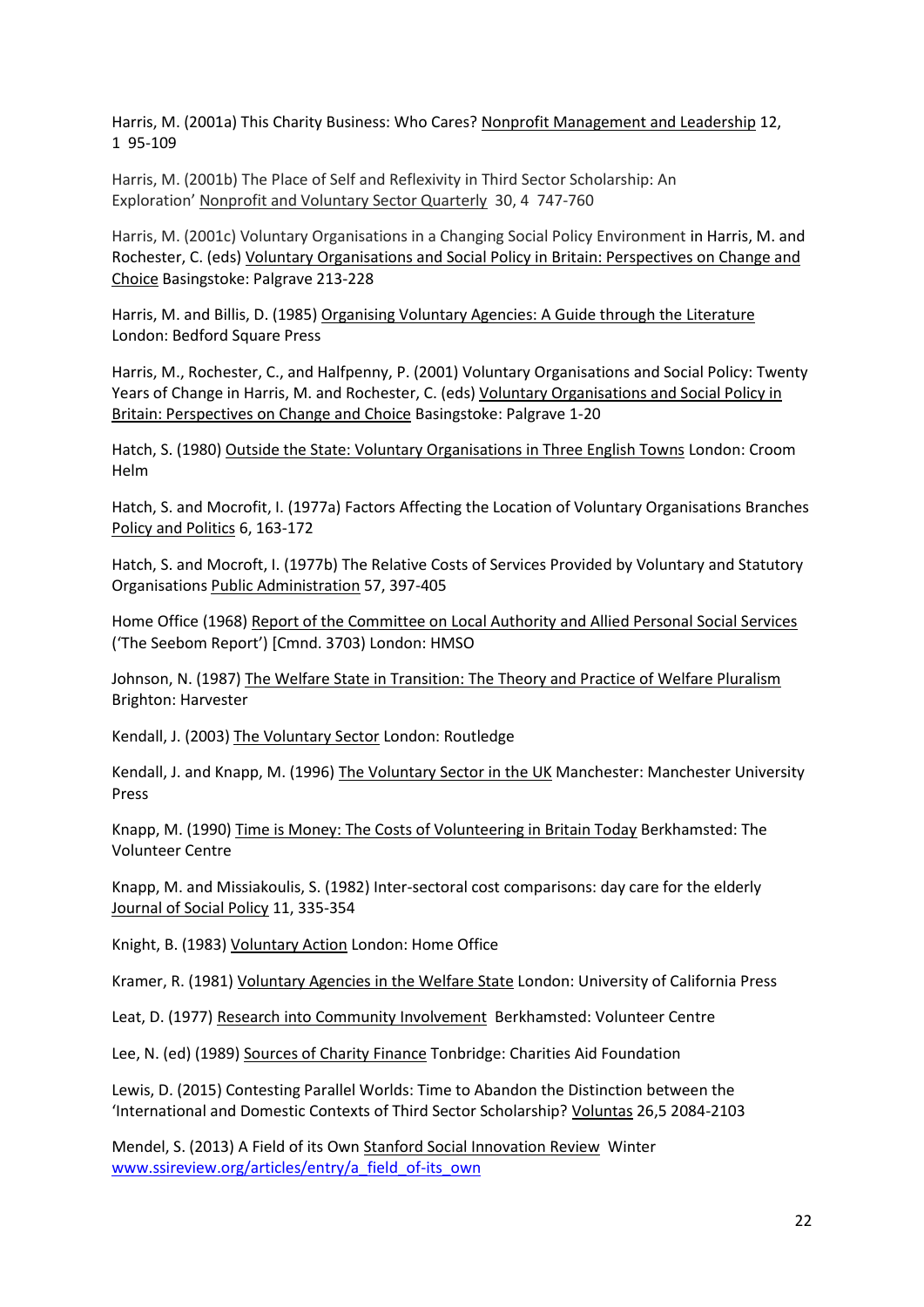Mullins, N. (1973) The Development of Specialities in Social Science Science Studies 3 245-273

Palmer, P. and Bogdanova, M. (2008) The British are not Coming! UK Higher Education and the Nonprofit Sector Nonprofit Management and Leadership 19,1 79-99

Scott, P. (2013) Why Research Assessment is out of Control Guardian Education 4 November <http://www.theguardian.com/education/2013/nov/04/peter-scott-research-excellence-framework> [accessed 22 January 2016]

Selwyn, S. (1981) Research into Voluntary Action 1977-80: A Directory Berkhamsted: Volunteer Centre

Shapin, S. (1995) Here and Everywhere: Sociology of Scientific Knowledge American Review of Sociology 21 289-321

Smith, D.H. (2013) Growth of Research Associations and Journals in the Emerging Discipline of Altruistics Nonprofit and Voluntary Sector Quarterly 42,4 638-656

Smith, S.R. (2013) On Receiving the ARNOVA Distinguished Achievement Award <http://www.arnova.org/doc/2013/2013RathgebSmithRemarks.pdf>

Webb, A. (1979) Voluntary Social Action: In Search of a Policy? Journal of Voluntary Action Research 8, 1-2 8-16

Webb, A. (1985) Alternative Futures for Social Policy and State Welfare in R. Berthoud (ed.), Challenges to Social Policy, London: Gower

Wolfenden, J. (1978) The Future of Voluntary Organisations London: Croom Helm

6, P., and Leat. D. (1997) Inventing the British Voluntary Sector by Committee: from Wolfenden to Deakin Nonprofit Studies 1,2 33-45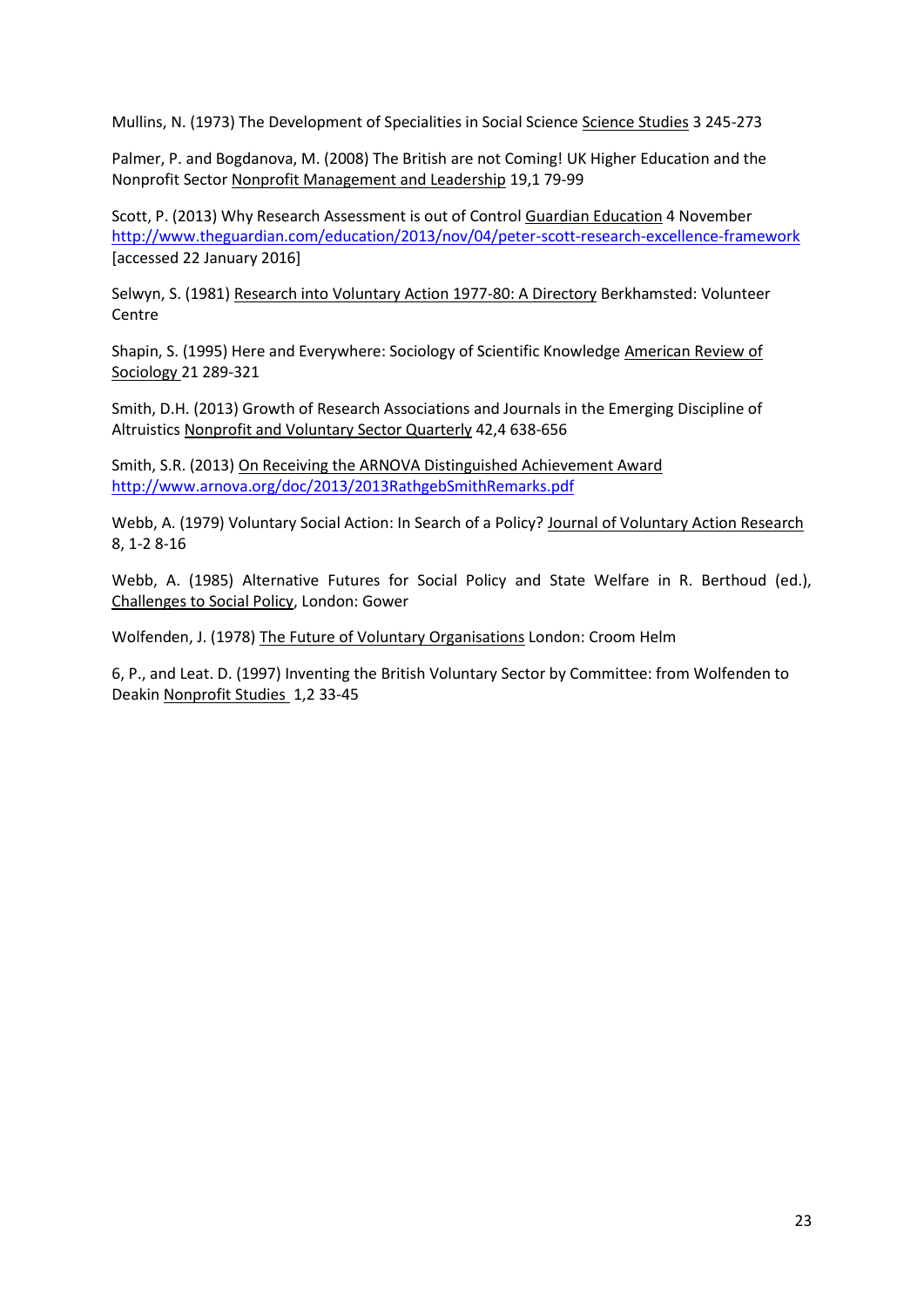## **Appendix: Acknowledgements**

The author wishes to thank the following colleagues (listed here in alphabetical order) for giving time to be interviewed for this study and for sharing memories, documents and perspectives. The findings reported here draw heavily on notes of interviews with: David Billis; Michael Brophy; Nicholas Deakin; Jenny Harrow; Stephen Hatch; Martin Knapp; Diana Leat; Ian Mocroft; Foster Murphy; Justin Davis-Smith; Marilyn Taylor; Adrian Webb

Thanks are also due to those who provided publications and advice and/or who shared memories of work in the VSS field in the UK and other countries: Mike Aikin, Jane Andrews, Susan Chambre, Chris Cornforth, Marge Daniels, Ben Gidron, Peter Halfpenny, Mike Locke, Carole Parkes, Colin Rochester and David Horton Smith.

The author is indebted to the staff of the Archives Department of the LSE Library who helped her locate relevant historical documents.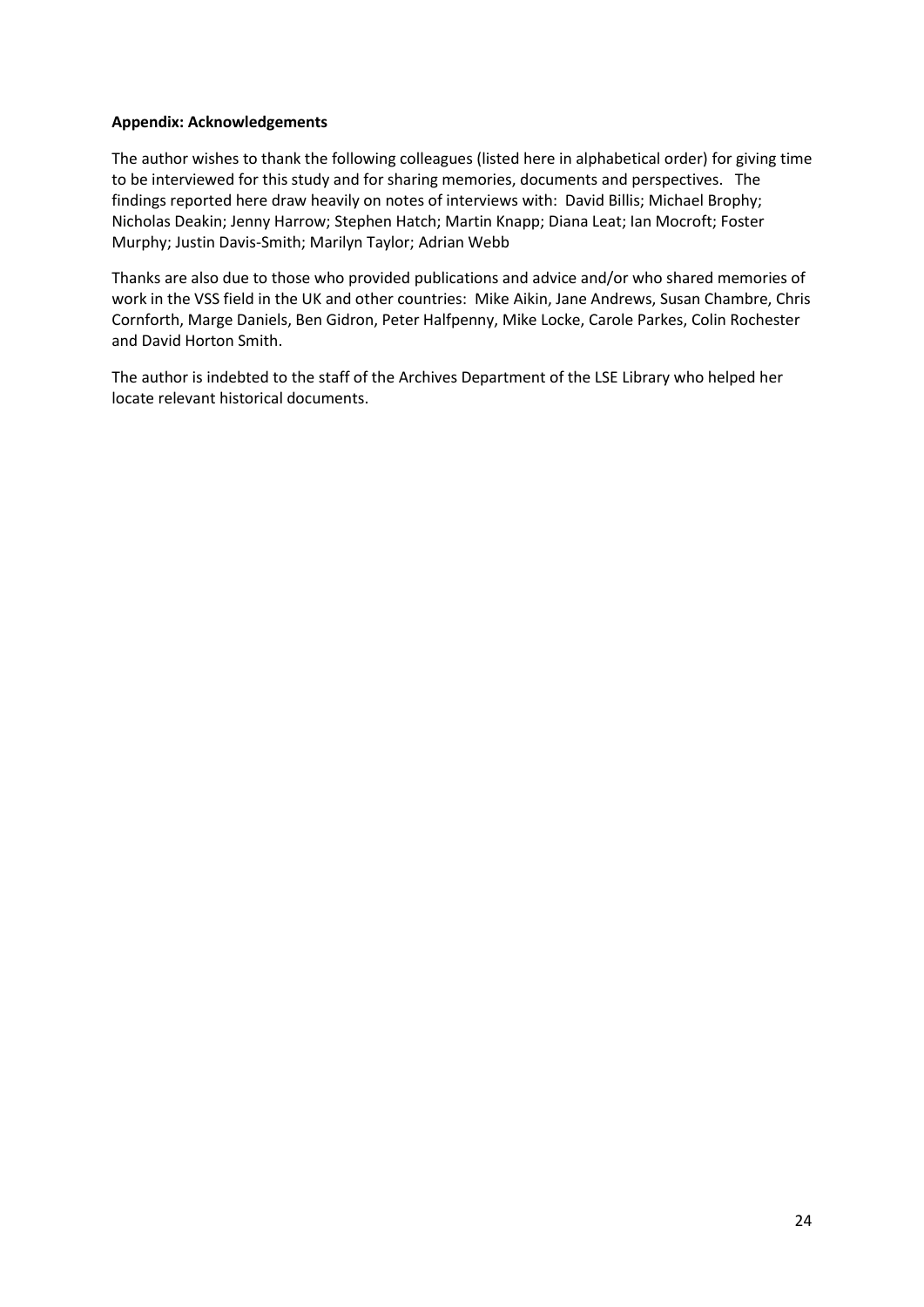# **Figure One – The Emergence and Early Development of UK Voluntary Sector Studies**

| Date/Period | <b>Events in the UK VSS Field</b>                | <b>Contextual Events and Policies</b>      |
|-------------|--------------------------------------------------|--------------------------------------------|
| 1968        |                                                  | Report of the Seebohm Committee            |
|             |                                                  | on the Future of Personal Social           |
|             |                                                  | Services (Home Office, 1968)               |
| 1969        | Aves Committee Report (Aves, 1969) used          | Growing awareness of volunteer             |
|             | existing research findings and its own           | involvement in public sector social        |
|             | commissioned research on volunteers and          | services departments                       |
|             | volunteering.                                    |                                            |
| 1969-73     | Post-Aves Working Party considered Report        | "The Volunteer Centre" established         |
|             | recommendation for a body to act as a focus      | 1973 to collect and disseminate            |
|             | for information resources about volunteers.      | knowledge about volunteering.              |
| 1973        |                                                  | <b>Creation of Voluntary Services Unit</b> |
|             |                                                  | (VSU) within Home Office to                |
|             |                                                  | coordinate Government interests in         |
|             |                                                  | voluntary sector                           |
| 1976        |                                                  | Report of the Goodman Committee            |
|             |                                                  | on Charity Law (1976)                      |
| 1978        | Report of the Wolfenden Committee, 'The          | <b>Collaboration between</b>               |
|             | Future of Voluntary Organisations' (1978).       | governmental and voluntary                 |
|             | First overview of non-governmental provision     | organisations in welfare provision         |
|             | of social welfare services since Welfare State.  | raised as a potential public policy        |
|             | Funded by Rowntree and Carnegie                  | (e.g. Gladstone, 1979 and later            |
|             | foundations. Commissioned research on            | work by Hatch and by Webb)                 |
|             | volunteering and voluntary organisations.        |                                            |
|             | Distinguished a 'voluntary sector'.              |                                            |
| 1978        | Founding of ARVAC with involvement of            |                                            |
|             | Volunteer Centre, Wolfenden researchers, and     |                                            |
|             | David Horton Smith from US research              |                                            |
|             | association (AVAS, founded 1971). Later some     |                                            |
|             | funding from Home Office.                        |                                            |
| 1978        | Establishment of PORTVAC at Brunel               | Growing political awareness of             |
|             | University by David Billis. First UK university- | welfare service provision by               |
|             | based specialist research and teaching           | volunteers and by non-                     |
|             | programme.                                       | governmental agencies                      |
| 1978-83     | Wolfenden Committee's research team led by       | Hatch and colleagues' post-                |
|             | Stephen Hatch, funded by Rowntree                | Wolfenden publications raised              |
|             | foundation to continue research on voluntary     | policy questions about state social        |
|             | organisations.                                   | services and proposed 'welfare             |
|             |                                                  | pluralism'                                 |
| 1979        | Special Issue of US journal JVAR with pieces     |                                            |
|             | from several UK researchers on the voluntary     |                                            |
|             | sector                                           |                                            |
| 1979        |                                                  | Thatcher 's Conservative                   |
| onwards     |                                                  | Government committed to smaller            |
|             |                                                  | State; more interest in non-               |

**Note:** Items shown in the two columns in the same horizontal plane were hypothesised by interviewees or in literature to be linked in some way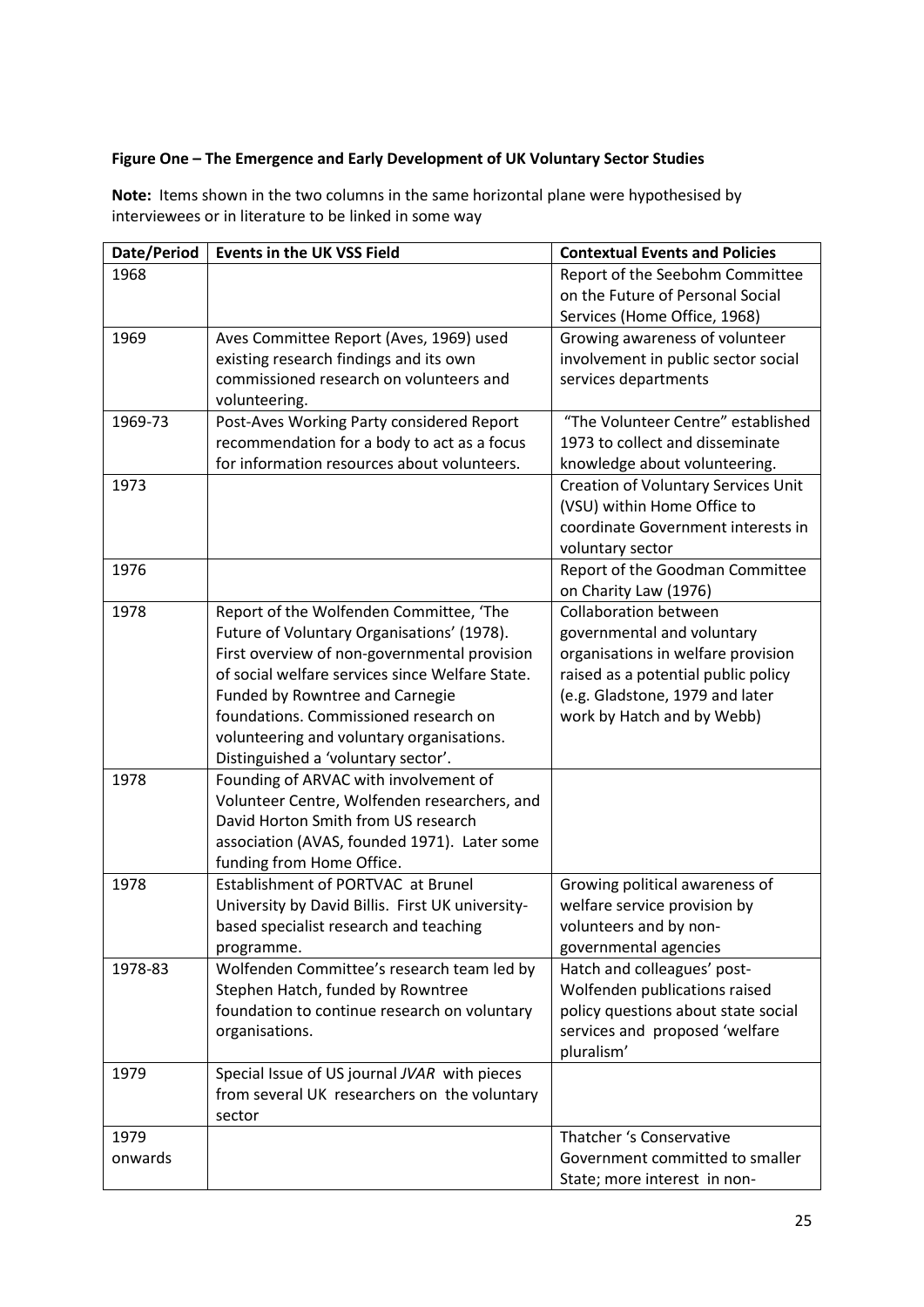|             |                                                       | governmental service provision         |
|-------------|-------------------------------------------------------|----------------------------------------|
| 1981        | Publication by Kramer (US academic) of                |                                        |
|             | 'Voluntary Agencies in the Welfare State'.            |                                        |
|             | England is site of one of four national studies.      |                                        |
| 1982        |                                                       | Barclay Report (1982) recognises       |
|             |                                                       | importance of 'informal care' and      |
|             |                                                       | 'community social work'                |
| 1982        |                                                       | Michael Brophy, new Director of        |
|             |                                                       | CAF, commits to compile and            |
|             |                                                       | publish financial information about    |
|             |                                                       | charities and the sector.              |
| 1984        | First specialist postgraduate taught course for       |                                        |
|             | voluntary sector practitioners opens at Brunel        |                                        |
|             | University                                            |                                        |
| 1985        | 'Organising Voluntary Agencies: A Guide               |                                        |
|             | through the Literature (Harris and Billis, 1985)      |                                        |
|             | published by NCVO; first published attempt to         |                                        |
|             | delineate the voluntary sector as academic            |                                        |
|             | area                                                  |                                        |
| 1986        | International invitation-only conference for          |                                        |
|             | non-profit researchers convened in Bad                |                                        |
|             | Honnef, Germany. Some UK researchers                  |                                        |
|             | invited                                               |                                        |
| 1987        | PORTVAC moved to the LSE SPA Department.              |                                        |
|             | Renamed as CVO.                                       |                                        |
| 1987        | MSc in Voluntary Sector Organisation opened           |                                        |
|             | at the LSE                                            |                                        |
| 1987        |                                                       | <b>Establishment of ACEVO</b>          |
|             |                                                       | (Association of Chief Executives of    |
|             |                                                       | <b>Voluntary Organisations)</b>        |
| 1989        |                                                       | Second international conference of     |
|             |                                                       | non-profit researchers in Jerusalem.   |
|             |                                                       | Several UK researchers participate.    |
| Late 1980s  |                                                       | Policy interest in 'Care in the        |
|             |                                                       | Community' as an alternative to        |
|             |                                                       | residential service provision. Act     |
|             |                                                       | 1990.                                  |
| 1990        | First issue of international academic journal         |                                        |
|             | Voluntas with support from UK's CAF and               |                                        |
|             | published in UK. Later becomes journal of ISTR        |                                        |
|             | published in the US                                   |                                        |
| 1990        | First issue of academic journal Nonprofit             |                                        |
|             | Management and Leadership based at Case               |                                        |
|             | Western Reserve University in US but with             |                                        |
|             | editorial support from Billis at the LSE              |                                        |
| 1990        | <b>Establishment of Charities Evaluation Services</b> |                                        |
|             | as an independent charity providing evaluation        |                                        |
|             | advice for voluntary organisations                    |                                        |
| Early 1990s |                                                       | Developing political and academic      |
|             |                                                       | interest in supporting 'civil society' |
|             |                                                       | organisations in FSU countries         |